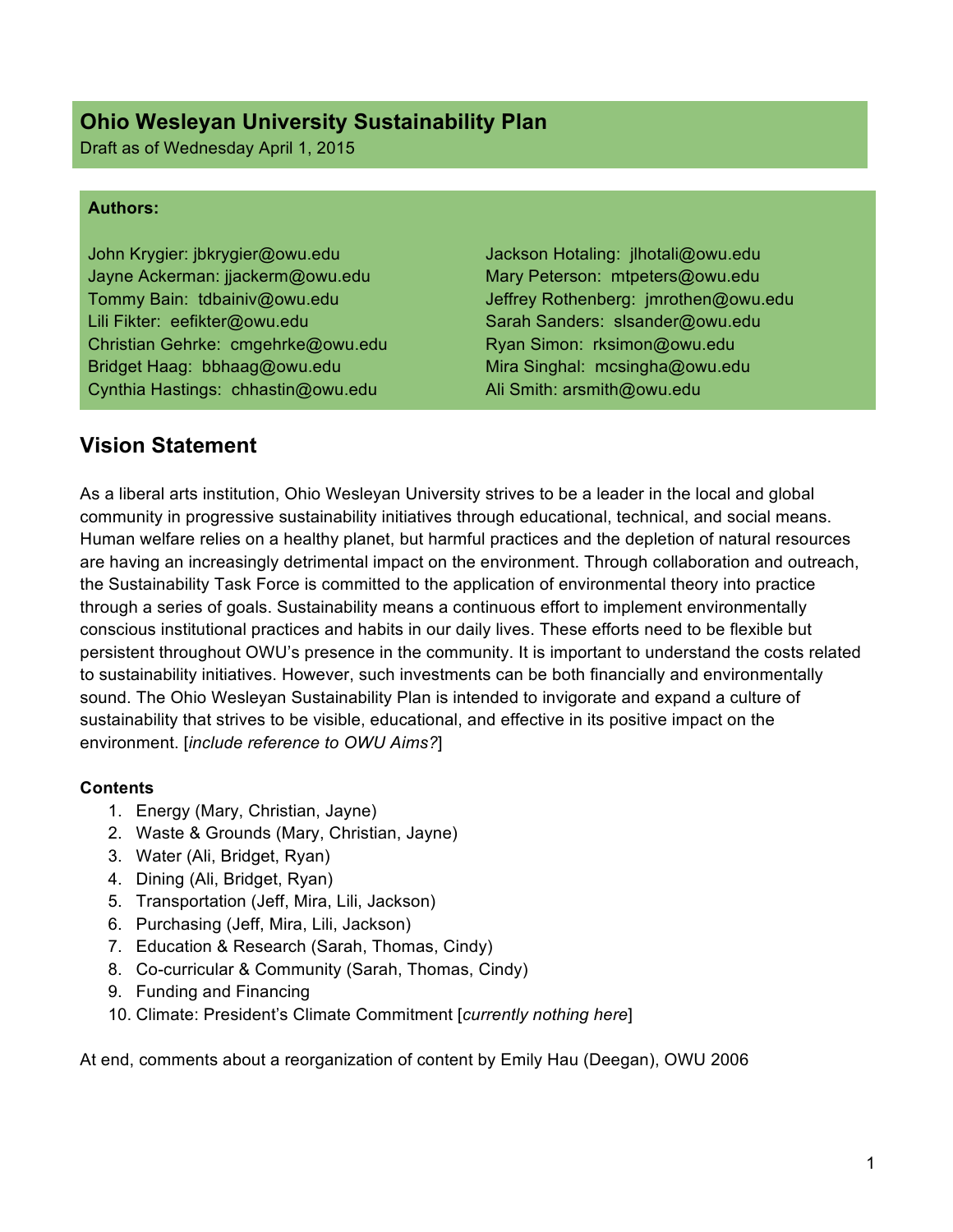## **1. Energy**

*For this and every section create a one page overview with major goals. Potentially move goals specific to subsections.*

**Goal:** Document energy (water, elec) usage and issue a quarterly and yearly report with progress on reduction. Clean Air Cool Planet Carbon Calculator or something similar to document an energy usage baseline and track emissions. Outreach and awareness efforts aimed at students, staff, faculty **Goal:** Reduce overall campus energy usage by 15 percent between 2006 and 2020 (revise).

**Goal:** Dominion Foundation grant for building energy monitors (working on in Geog 499 now)

**Goal:** Create StAP or Legacy internship for Student Energy Coordinator and Educator

**Goal:** Curriculum: Climate, Energy and Sustainability course (revision of Geog 235 Energy Resources) using OWU data and efforts to contribute to Sustainability Plan

**Goal:** Green roof on new Tree House SLU, develop a green roof grant proposal for a small building to evaluate the impacts - \$10-25 per square foot. Potentially bike shelter roofs (like Columbus)

**Goal:** Community: define specific collaborations on energy related issues

**Goal:** Replace lighting with more efficient alternatives (inside and out).

**Goal:** Increase individual control over room climate.

**Goal:** Write a grant (TIPIT? External?) for a smaller solar related project by summer 2016 - parking lot canopy, bike canopy, outdoor lighting etc.

**Goal:** Place Reminders on light switches to remind everyone to conserve energy by turning off the lights; revive Friday Night Lights Out

**Goal:** Create an Energy Star energy-efficient appliance purchasing policy

**Goal:** Establish routine for keeping all public computers on energy saving settings

## *Energy: Work To Do*

- We need the help of B&G to document (in categories below, which can be modified)
	- *completed energy efficiency projects. Sean Kinghorn completed a series of state rebate applications for energy efficiency improvements on campus and we need to document all of those and other projects that took place after him, such as the renovation of Elliott Hall.*
	- *ongoing projects: Gymnasium, Merrick*
	- *planned projects: Residential Halls, ?*
	- *Campus Energy Audit: incorporate here*
	- *Campus ROI assessments (Sean Kinghorn)*
	- *Energy performance contracting - financing options*
	- *Document energy efficiency efforts by Information Services (computers, printers, etc.)*
- *Other campus offices responsible for energy related efforts*
- *define goals*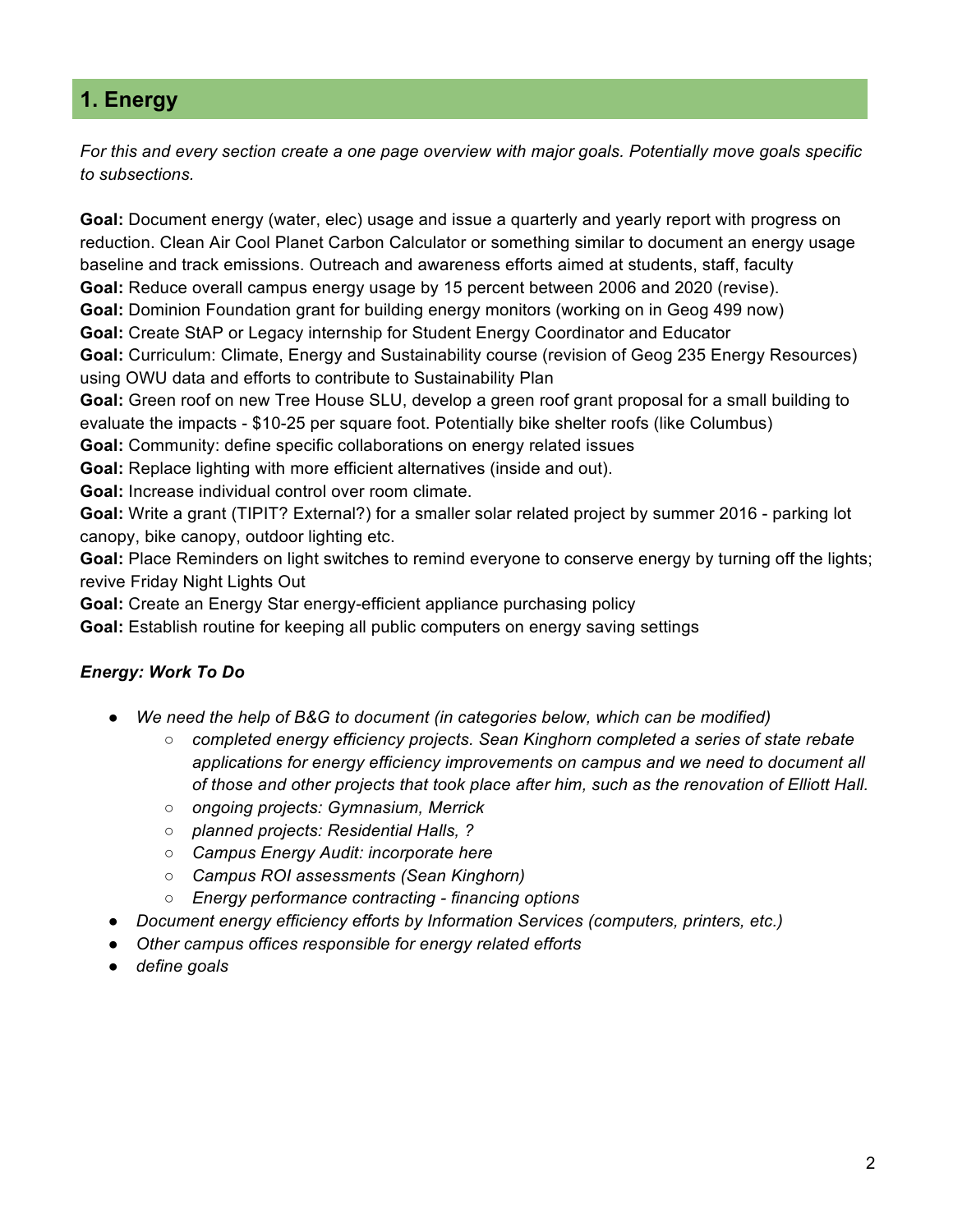## **1a. Energy Documentation, Monitoring, Analysis, Communication, Education and Community**

- Completed:
	- *Alternative Energy Campus Survey (2010):* The goal of this project was to determine how the campus as a whole felt about utilizing renewable energy, and if it could realistically be done. The students, faculty and staff felt the investment would be worthwhile, but the fact remains that new infrastructure would be needed and the necessary funds have to come from somewhere. The efficiency of some energy sources make them a poor choice to invest in, but there are new technologies that could make renewable energy affordable. http://go.owu.edu/~jbkrygie/course/OWU\_Green\_F2010.pdf RenewableEnergySurvey\_ReportF10.pdf
- In Progress:
	- *Green Week:* establish as an annual event, incorporate energy issues
	- How does B&G document energy data on campus? Excel spreadsheets? How to improve access to that data, communicate and use for energy awareness.
- Proposed:
	- $\circ$  Fix it! system (email, phone number, app) to report energy wastage and other problems (among other resource problems on campus)
	- *Freshman Orientation:* Include energy awareness
	- *Building Energy Monitoring and Analysis (2012):* The purpose of the Energy Monitoring and Analysis project was to process energy data and create a map showing energy usage and efficiency on the Ohio Wesleyan campus. The map displays energy use and efficiency in relation to building hours, building size, and number of people per building. The data is, then, normalized to take into account important differences from building to building. This map will help raise awareness of the patterns of energy usage on campus for students, faculty, prospective students, and alumni. It would also be of use to school administrators when determining where to focus efforts to improve the school's environmental footprint. https://environmentalgeography.files.wordpress.com/2012/08/energy\_owu.pdf
	- *Dominion Foundation Grant: Building Energy Monitors as a tool to Encourage Student Energy Efficiency on Campus (in progress, 2015).* Funds to purchase and install energy monitors in residential campus buildings, Fraternities, SLUs and Delaware City Schools locations. Monitors should be installed so that "natural" groups of students - such as floors in residential halls - can access their collective energy use. Energy data from monitors must be easily accessible, such as on a web page or app. **Develop strategy for energy reduction competition:** compete to see who can drive down energy usage the most (unplug, turn off computers, lights, appliances, etc.) while on campus or over breaks.
	- $\circ$  Make energy sustainability awareness part of new student orientation
	- Make energy sustainability awareness more central to ResLife and RAs
	- Thermal camera for Detecting heat loss:
		- http://gizmodo.com/seeks-smartphone-thermal-camera-can-now-zoom-in-on-your-1680457406
		- Seek Thermal. ~\$300. Can detect thermal energy from a distance. Attaches to phone.
		- http://gizmodo.com/flirs-new-tiny-predator-vision-thermal-camera-now-fits-1677792125
		- FLIR One. ~\$250. Similar to previous, but for more up-close work.
- Goals:

#### **1b. Geothermal**

- Completed: Meek (document)
- In progress:
- Proposed:
- Goals: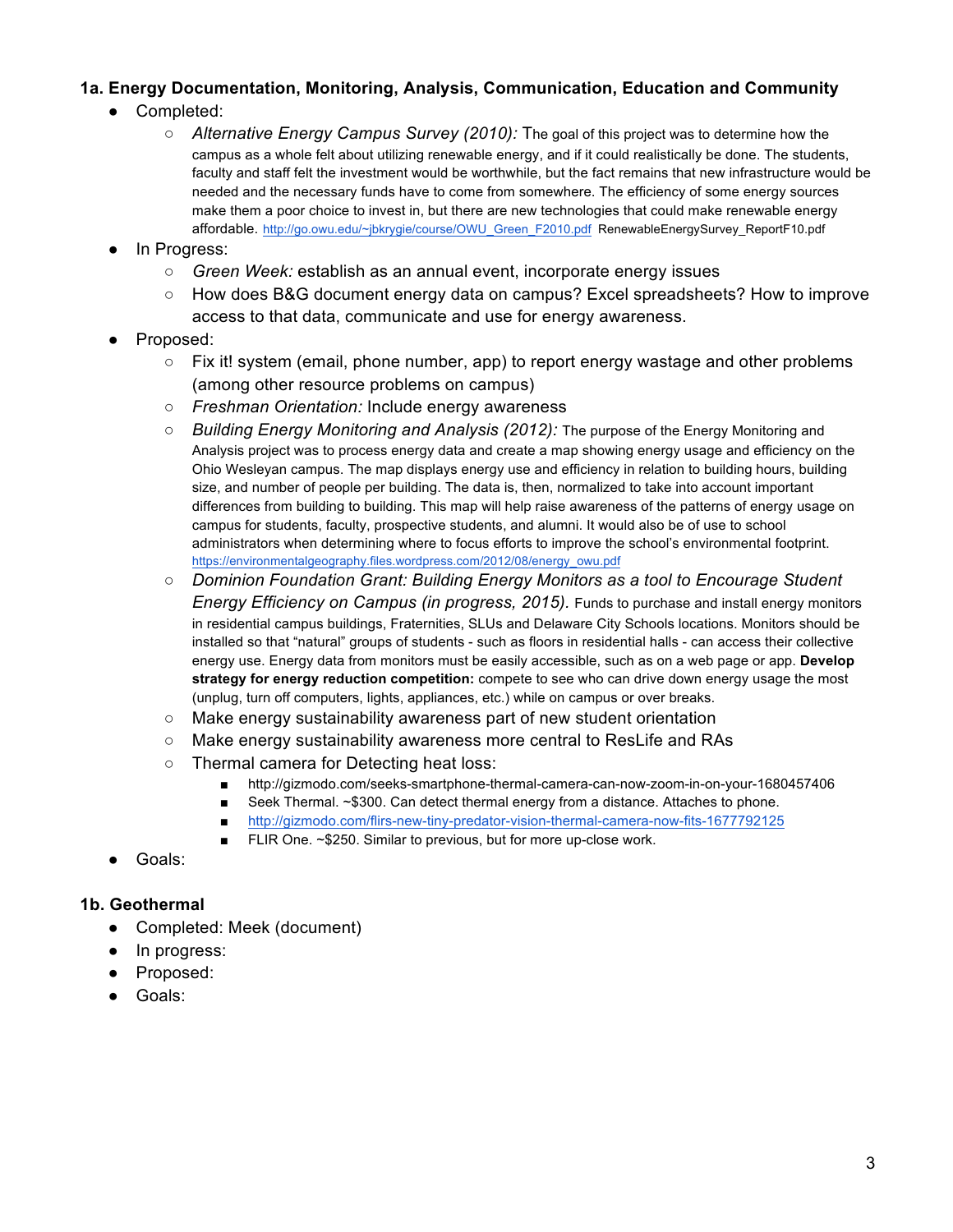#### **1c. Solar**

- Completed:
- In progress:
- Proposed:
	- *Solar Energy at OWU (2012):* The purpose of this report was to explore the possibility of using solar energy to power buildings on the academic areas of Ohio Wesleyan's campus, obtain ambient light data using a hand-held device to identify the strength of the Ohio sun during different hours of the day, and to find a stationary light monitor that can be put on a building to capture real-time sunlight data for student and faculty use. https://environmentalgeography.files.wordpress.com/2012/08/solar\_owu.pdf
	- Proposed OWU & City of Delaware Collaborative Solar Array Field (201?): Proposed for a city-owned property, 466 Armstrong Road, south of campus.
	- Solar panels parking shelters in Selby Stadium (or elsewhere); potential to charge for parking permits under the structures.
	- Solar powered outdoor lighting
	- Solar hot water
- **Goals:**

## **1d. Wind Energy**

- Completed:
- In progress:
- Proposed:
	- *Wind Energy: An Educational Tool for Ohio Wesleyan? (2011):* We propose seeking funding for, purchasing, and installing a pedagogically oriented wind turbine on the OWU campus. The turbine would provide real-time data (weather, energy generated, etc.) to be monitored and analyzed by students and faculty. This proposal examines possible locations for a turbine on campus, the environmental impact of a turbine, and sources for funding. https://environmentalgeography.files.wordpress.com/2012/08/wind\_owu.pdf
	- $\circ$
- Goals:

## **1e. Biomass**

- Completed:
- In progress:
- Proposed:
- Goals:

## **1f. HVAC**

- Completed:
	- HVAC efficiency projects completed
	- efforts to adjust air conditioning (Science Center) and issues
	- efforts to adjust heating and issues
- In progress:
	- HVAC efficiency projects in progress
- Proposed:
- Goals: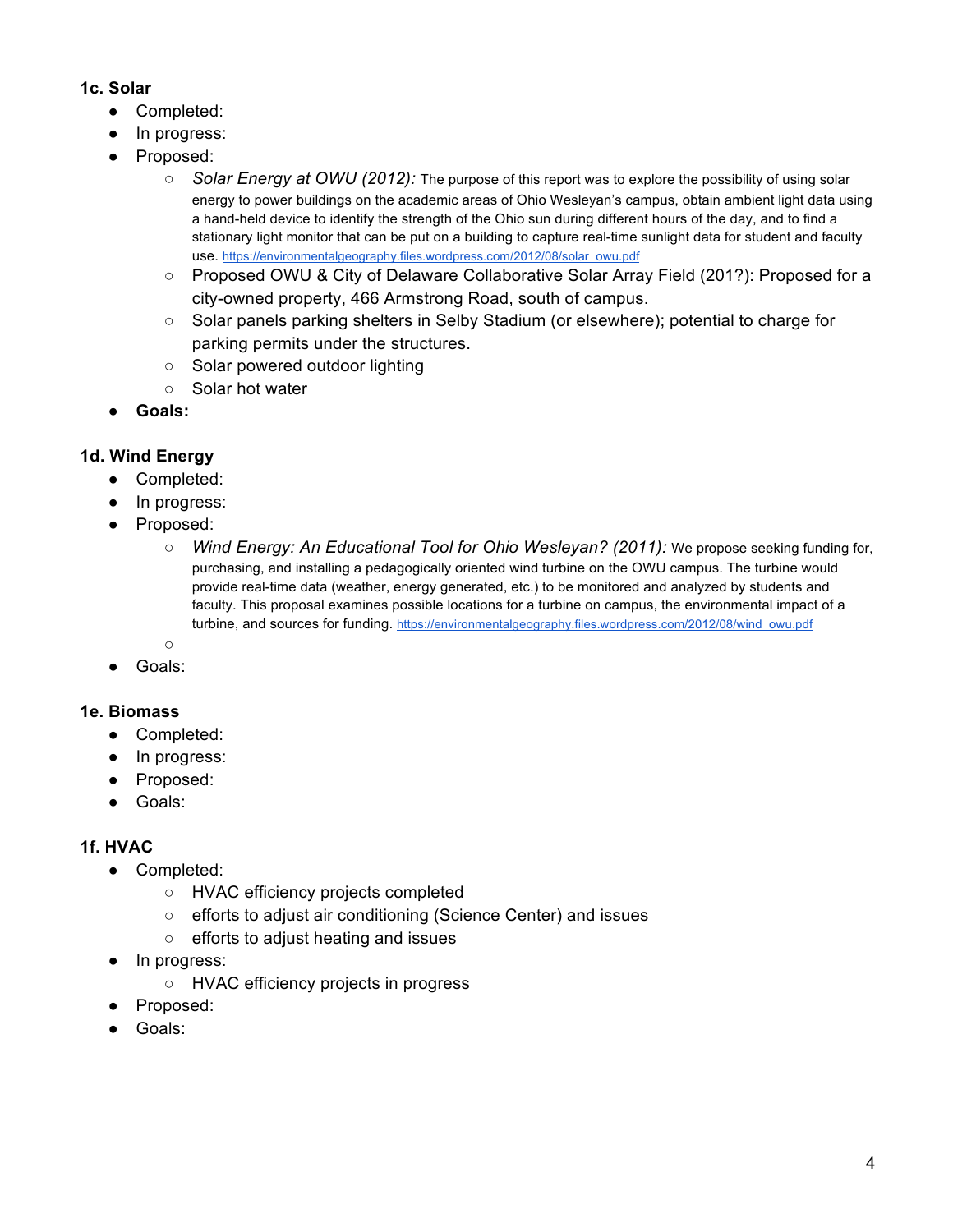#### **1g. Buildings, Roofs, Windows, Doors, Insulation**

- Completed:
	- Get documentation from B&G. This includes current energy efficiency components of completed campus construction projects: Gymnasium, Merrick Hall, ?
- In progress:
	- Get documentation from B&G. This includes current energy efficiency components of campus construction projects: Gymnasium, Merrick Hall, ?
- Proposed:
	- Incorporating more windows, passive solar
	- Green Roofing?- better insulation and reduces CO2
		- http://www.quadlock.com/brochures/Quad-Deck\_Green\_Roofs.pdf
		- smaller units may work better
	- White roofs reduce need for building cooling by decreasing solar heat gain
- **Goals:**

#### **1h. Lighting: Outdoor**

- Completed:
- In progress:
- Proposed:
	- *Incandescent Outdoor Lighting Assessment (2012):* Assessment of a proposed retrofit of incandescent outdoor lighting on OWU's campus with an assessment of replacement LED lighting and the long term energy savings. https://environmentalgeography.files.wordpress.com/2012/08/outside\_lighting\_assessment.pdf

Outside\_Lighting\_OWU\_Data1\_S12.xlsx Outside\_Lighting\_OWU\_Data2\_S12.xlsx

- LED Lighting Report & Presentation LEDatOWU\_ReportF13.pdf LEDatOWU\_PresentationF13.pdf
- Solar/LED security lights, parking lot lights, lamp posts, and other outdoor lighting fixtures
- Goals:

#### **1i. Lighting: Indoor**

- Completed:
	- Progress on replacing inside incandescent lighting.
	- Timed light switches: Sean Kinghorn completed some work on this, document where.
- In progress:
	- Inside incandescent lighting on campus. Current plans?
	- Timed light switches: current plans?
- Proposed:
	- *Friday Nights Lights Out (2012):* A student-driven energy conservation initiative that aims to reduce wasted electricity at Ohio Wesleyan University by engaging student volunteers in turning off unnecessary lights after hours in buildings across campus. Pilot program was tested during the spring of 2012. Friday\_Night\_Lights\_Out\_ReportS12.pdf
	- ○
- Goals: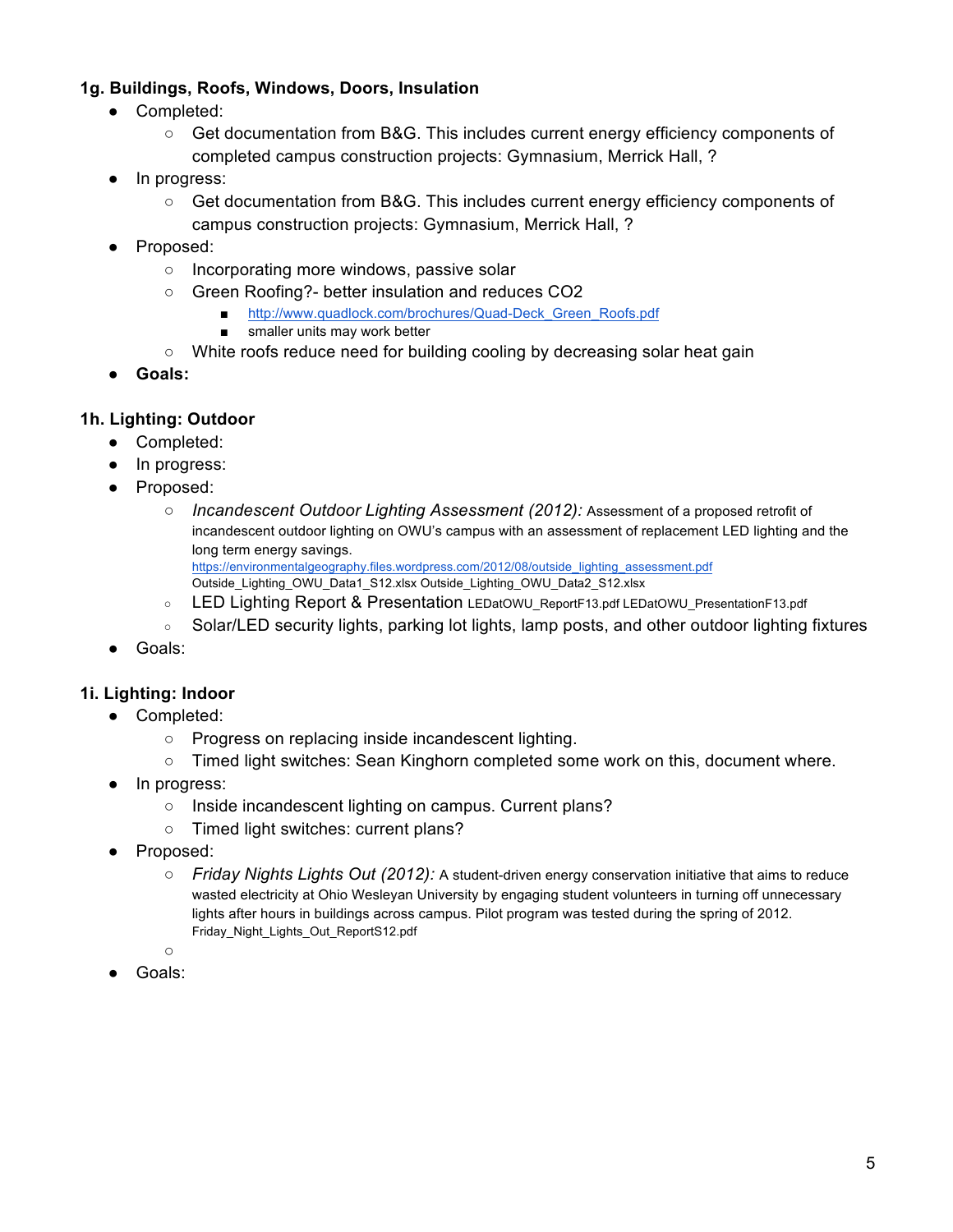#### **1j. Computers, appliances, machinery, devices**

- Completed:
	- Energy Star appliances at OWU https://greenowu.wordpress.com/2009/03/01/energy-star-appliances-owu/
	- Energy\_Star\_OWU\_Survey\_2009.pdf
- In progress:
	- Computer power management put computers to sleep when not in use (can save \$50/computer annually). Information Services
- Proposed:
	- *Phantom Energy at OWU (2012):* The purpose of the Phantom Energy project was to uncover student's thoughts on and willingness to adapt energy-saving devices into their everyday lives. A survey was randomly administered to students at Ohio Wesleyan University about the use of energy-saving power strips called "Smart Strips." Smart Strips effectively eliminate the effect of 'phantom energy' that emits from appliances and electronic devices when they are shut off but still plugged in. The majority of students either leaves most of their electronic devices and appliance on or at least plugged in all day. This poses the issue of not only using phantom energy, but also blatantly wastes energy, which in turn wastes thousands of the university's dollars. This study focused on collecting information from students about their energy usage so we can better understand how to tackle the problem. PhantomEnergyatOWU\_Report\_F13.pdf PhantomEnergyatOWU\_Presentation\_F12.pdf
	- Take the ENERGY STAR Low Carbon IT Power Management Pledge http://www.energystar.gov/index.cfm?c=power\_mgt.pr\_power\_mgt\_low\_carbon\_join
	- Generate energy with spin bikes to promote energy awareness
- Goals:

#### **1k. Responsible Persons, Offices, Organizations**

- Peter Schantz: Director of Buildings & Grounds (pkschant@owu.edu)
- Brian Rellinger: OWU Information Services (barellin@owu.edu)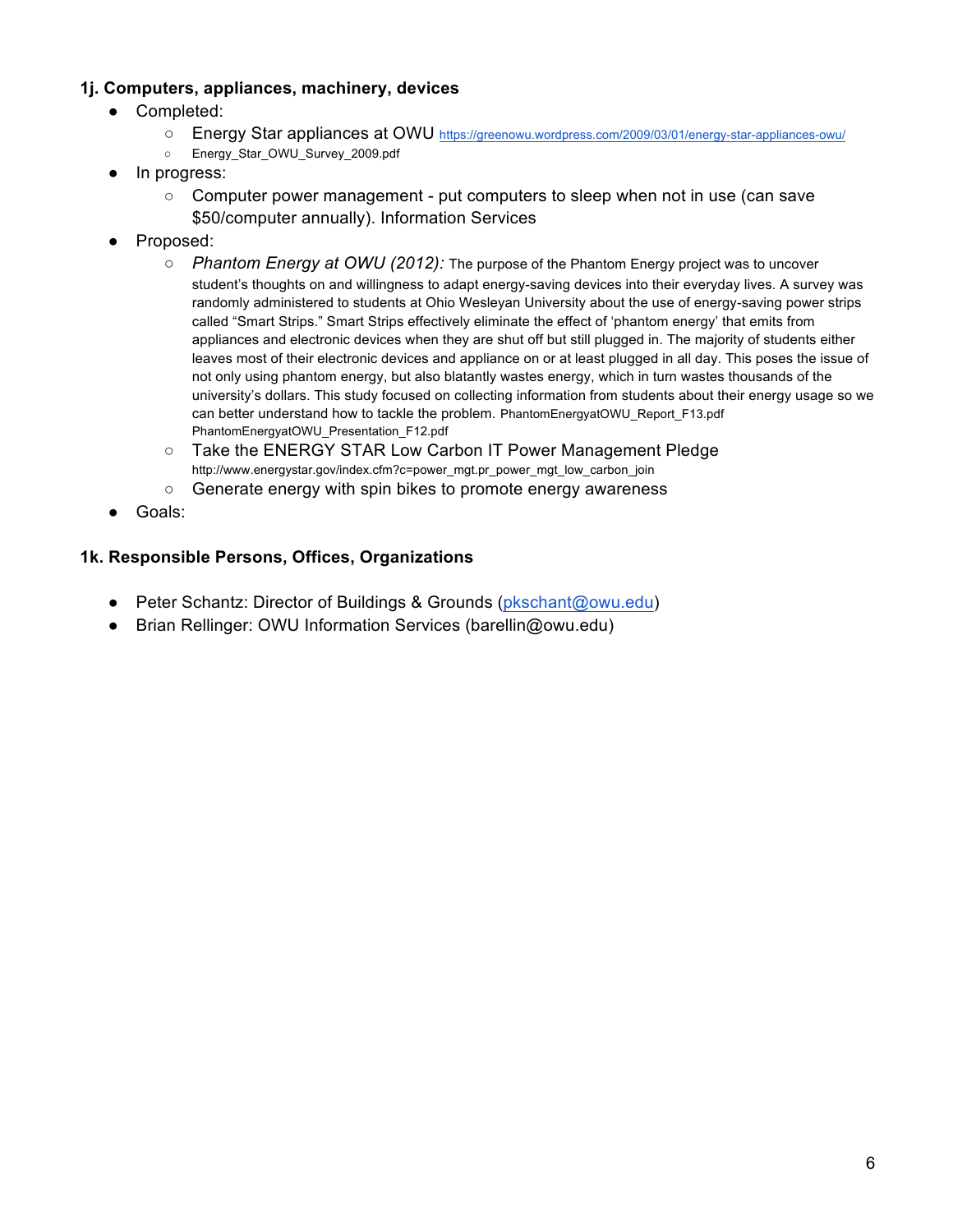## **2. Waste & Grounds**

**Goal:** Standard recycling bins for each residential hall room.

**Goal:** Create StAP or Legacy internship for Student Waste & Grounds Sustainability Coordinator and **Education** 

**Goal:** Document waste on Campus and have yearly report of progress on reduction

**Goal:** Reestablish composting

**Goal:** Maintain long term commitment to May Move Out

#### *Waste & Grounds: Work To Do for Sustainability Plan*

- *review content and incorporate missing information*
- *define goals*

#### **2a. Waste & Grounds: Documentation, Monitoring, Analysis, Communication, Education and Community**

- Completed:
	- *Waste Analysis on Campus (2008):* WasteOWU\_PDF\_2008.pdf
- In progress:
	- *Green Week:* establish as an annual event, incorporate waste and grounds issues
	- *Funding of Native Tree and Shrub Planting near Meek Retention Pond (2015):* Friends of the Lower Olentangy Watershed (FLOW)
- Proposed:
	- $\circ$  Fix it! system (email, phone number, app) to report waste problems (among other resource problems on campus)
	- Participating in *Recyclemania:* 8 week competition every spring to see which schools have the best recycling rate. http://recyclemaniacs.org/about
	- Explore the idea of a *No Plastic Day* or *No Plastic Week.*
	- *Building Waste Monitoring and Analysis (2012):* The goal of this project was to find an effective way to collect data of the amount of waste produced from every building on campus. Akin to the data on building level utility usage (see Building Energy Monitoring and Analysis report), it is important to monitor, analyze, and map waste to assess problematic buildings (where more waste is generated than expected), document buildings where lower than expected amounts of waste is generated (and figure out why), generate effective plans for garbage and recyclables receptacles, and provide empirical data to assess the impact of waste reduction efforts. Our hypothesis is that students, staff, and faculty will more easily relate to building by building data (they can see how their building compares to others) than to generic numbers for the entire campus. This, in turn, should lead to more effective and more broadly engaged efforts to reduce waste on campus. We define waste as garbage, recyclables, and compostables for this project. Further, we suggest that the normalization method developed for the Building Energy Monitoring and Analysis project be used with waste data on campus, to allow for adequate comparisons between buildings. This building by building approach will help raise awareness of the patterns of waste generation on campus for students, faculty, prospective students, and alumni. It would also be of use to school administrators when determining where to focus efforts to improve the school's environmental footprint. As the project spreads to off-campus buildings, similar impacts can be expected. Students, city employees, and others can experiment with waste reduction strategies and document pre- and post-experiment waste amounts, thus providing significant empirical evidence for evaluation and assessment.
	- https://environmentalgeography.files.wordpress.com/2012/08/waste\_recycle\_owu.pdf
	- *Freshman Orientation:* Include recycling and waste awareness
	- Make recycling and waste awareness more central to ResLife and RAs
	- Floating Wetlands (2012): Potential for Meek retention pond. FloatingWetlands ReportS12.pdf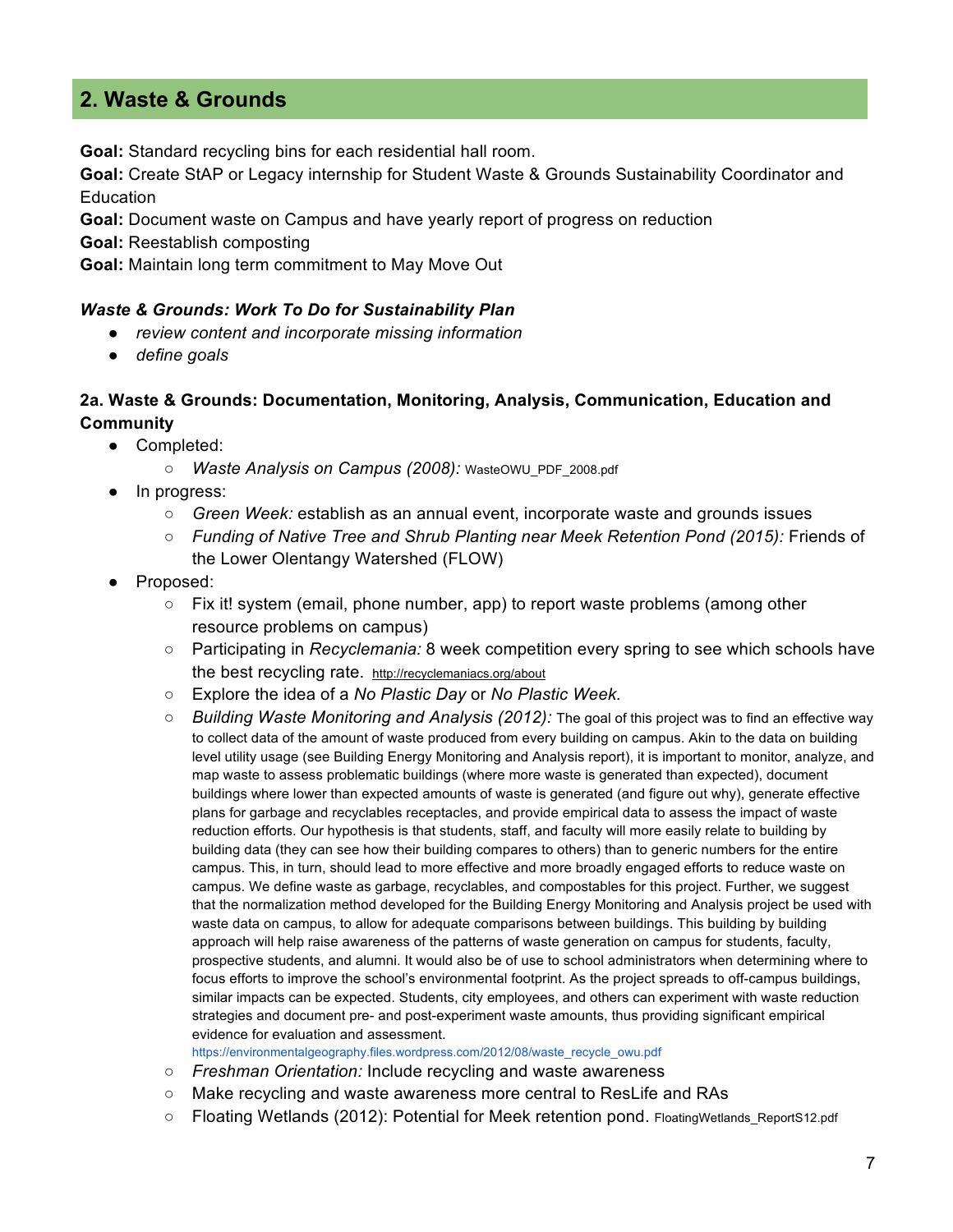- *Campus Wildlife Habitats (2010-14):* Projects to enhance OWU's grounds as wildlife habitats. Native\_Pollinators\_At\_OWU\_ReportF11.pdf Campus\_Wildlife\_Habitats\_ReportF14.pdf
- *Chimney Swift Towers (2011-13):* Efforts to design and construct chimney swift towers on campus. Funding from alumni Dick Tuttle but having difficulty finding an OWU approved contractor for construction. Chimney\_Swift\_Towers\_ReportS14.pdf
- *Recycled Recycling Bins (2011-12):* Project to design and create recycling bins for campus made out of recycled materials for promotion and awareness of recycling. RecycledRecyclingBins\_ReportF11.pdf RecycledRecyclingBins\_ReportS11.pdf https://environmentalgeography.files.wordpress.com/2012/08/recycled\_recycling\_bins\_owu.pdf
- Goals:

## **2b. Reduce**

- Completed:
	- *Paperless Classroom Survey and Efforts (2008-2012):* Surveys and ideas for paper reduction in courses at OWU. The idea for this project came from the Fall 2008 project by David Ebenhoh. For our project we focus on paper reduction within the classrooms on campus. To get a feel for what faculty and students thought about the idea about a paperless classroom we gave out to separate, but similar surveys. The primary goal of this project is to see if opinions differ between faculty and students regarding the reduction of paper usage on campus. Paperless\_Classroom\_ReportS09.pdf Geography\_Assess\_paperless\_data.pdf
	- *Print Green Initiative (Information Services) (2010):* PrintGreen Report F10.pdf
- In progress:
	- Use of Recycled Paper on Campus: Document efforts to use recycled paper on campus and current status
- Proposed:
	- *Ban the Bottle (2015):* Effort to educate students about the problems of disposable plastic water bottles, reduce demand, and potentially ban the bottle from campus.
	- *Reduce or remove plastic bags from campus (2015):* Chartwells, Bookstore
	- *Box Sale:* A reuse strategy that many schools have employed is to collect cardboard boxes being recycled by local businesses and students, and store them for use by dorm residents when it comes time to move out for the summer.
	- *Reduce Junk Mail:* Raise awareness on campus; contacting the top sources of campus junk mail and asking them to stop; "opt-out" mail registry
- **Goals:** Ban the Bottle on campus by Spring of 2016 by identifying large purchasers of bottled water and installing hydration stations in those locations

## **2c. Recycling/Reuse**

- Completed:
	- Document previous work on recycling on campus, including the student run recycling that was originally started when Dr. Hickcox was Director of Environmental Studies. Also the recycling coordinator positions.
	- Document past and present e-waste efforts on campus: Information Services
	- Document efforts to reuse computers and other electronic equipment on campus: Information Services
	- Document OWU Free Store effort and problems
	- *Outdoor Recycling (2011):* Assessment of the impact of outdoor recycling bins on campus for reducing recyclables in the waste stream. Proposal which led to funding for outside recycling bins. https://environmentalgeography.files.wordpress.com/2009/01/outside\_recycling\_bins.pdf
	- *Cell Phone Recycling (2010):* Ohio Wesleyan lacks a student-focused e-waste recycling program. Ohio Wesleyan currently recycles electronic waste including computers, televisions, printers, etc. While this program has recycled roughly three tons of e-waste in the last year, it has no provision for collecting e-waste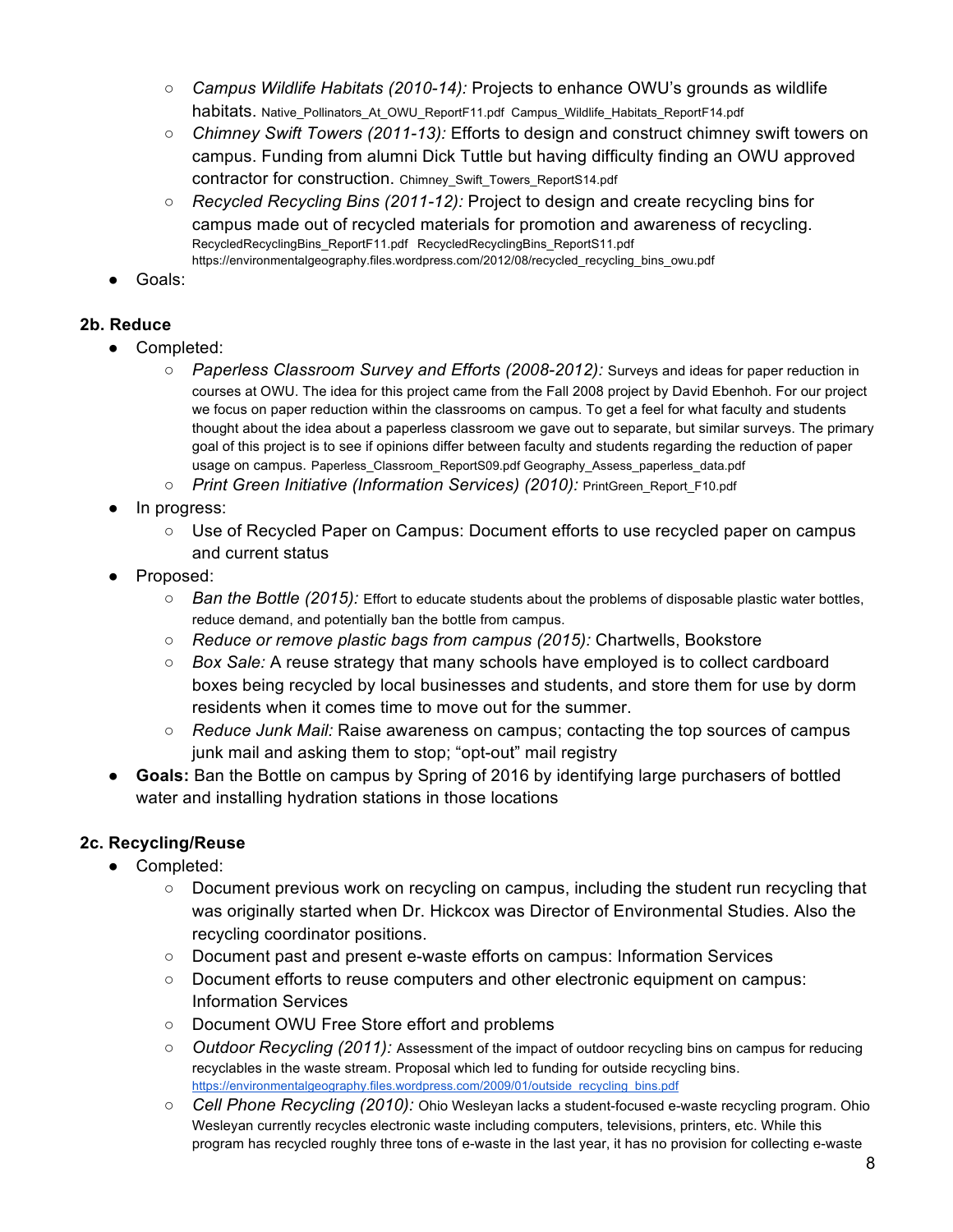from students. E-waste generated by students ends up in the trash, or students must seek an off-campus ewaste recycling option. Since most Ohio Wesleyan students live on-campus, few students have the option to utilize off-campus e-waste recycling options. Their e-waste ends up in the wastebasket. During the fall of 2010, senior Timothy Schmidt organized a "test" e-waste drive on campus. Analysis of the collected materials revealed that the largest category of e-waste created at OWU is cell phones. In a one-day e-waste drive he collected 34 cell phones and 18 computers. Based on these results, we propose a cell phone-recycling program at OWU – OWU CPR – with lockable receptacles strategically placed across the residential side of campus. https://environmentalgeography.files.wordpress.com/2009/01/cell\_phone\_recycling.pdf

- *E-Waste Recycling Event (2012):* The motivation of this electronic waste recycling project originated from a desire to not only continue a former student's efforts to recycle cellular phones, but enhance and instill a permanent electronic waste recycling presence on the campus of Ohio Wesleyan University. This report documents an an electronic waste recycling drive on the Ohio Wesleyan campus on April 20th, 2012. https://environmentalgeography.files.wordpress.com/2012/08/e-waste\_recyling\_event\_owu.pdf
- In progress:
	- *May Move Out (2012-present):* Effort to divert end of semester move out waste generated by students to be recycled or reused. 2012 and 2013 efforts diverted a significant amount of waste. An alternative approach with less labor was instituted in 2014 (Pack it in, Pack it up, Pack it out) but led to more waste being left behind. A grant (spring 2015) will fund an alternative approach using Pods and student diversion consultants, in collaboration with Goodwill, for the spring of 2015 move out. http://blog.owu.edu/sustainability/?p=260 http://blog.owu.edu/sustainability/?p=423
- Proposed:
	- Document locations of and increase number of outside recycling bins on campus.
		- make sure a recycling and garbage cans are placed right next to each other
		- labeling of these needs to be better (maybe make the recycling cans green?). Labels should not be on top - students should know if a can is for recycling or for trash from a distance
		- make sure students know that recycling is for "dry" recycling (plastics, metals, glass)
	- Document recycling options in fraternities and SLUs and add recycling if lacking or missing
	- Increase number of trash and recycle collection times in Residential Hall trash rooms to reduce amount of waste in any given room at a time; People care less about sorting if the room/receptacles are full or cluttered
	- Closer relationship with recycling efforts in Delaware area. http://www.delawareohio.net/UserUploads/Refuse%20and%20Recycling.pdf
	- Provide each dorm room with its own paper and "mixed" recycling bins. Denison designates them as "wet" and "dry."
	- Post informative posters around trash and recycling receptacles so that all students, faculty, and visitors are aware of how we are supposed to dispose of our waste. Reduce trash can labels. Currently in Stuy they are labeled "plastics" "waste" and "Paper" these labels are confusing and misleading (not all plastics are recyclable in Delaware)
	- Incentives for students so they dispose of waste properly: Recycling vs. Trash competition
	- Revive e-waste / cell phone recycling on campus. Find out if we still have cell phone recycling receptacles
- Goals:

## **2d. Grounds**

- Completed:
	- Nature Preserve Projects to 2005: Nature\_Preserve\_Projects\_OWU\_asof2005.pdf
	- Document birds projects (bird trail, bird campus habitat, bird feeders, bird map, cards)
- In progress: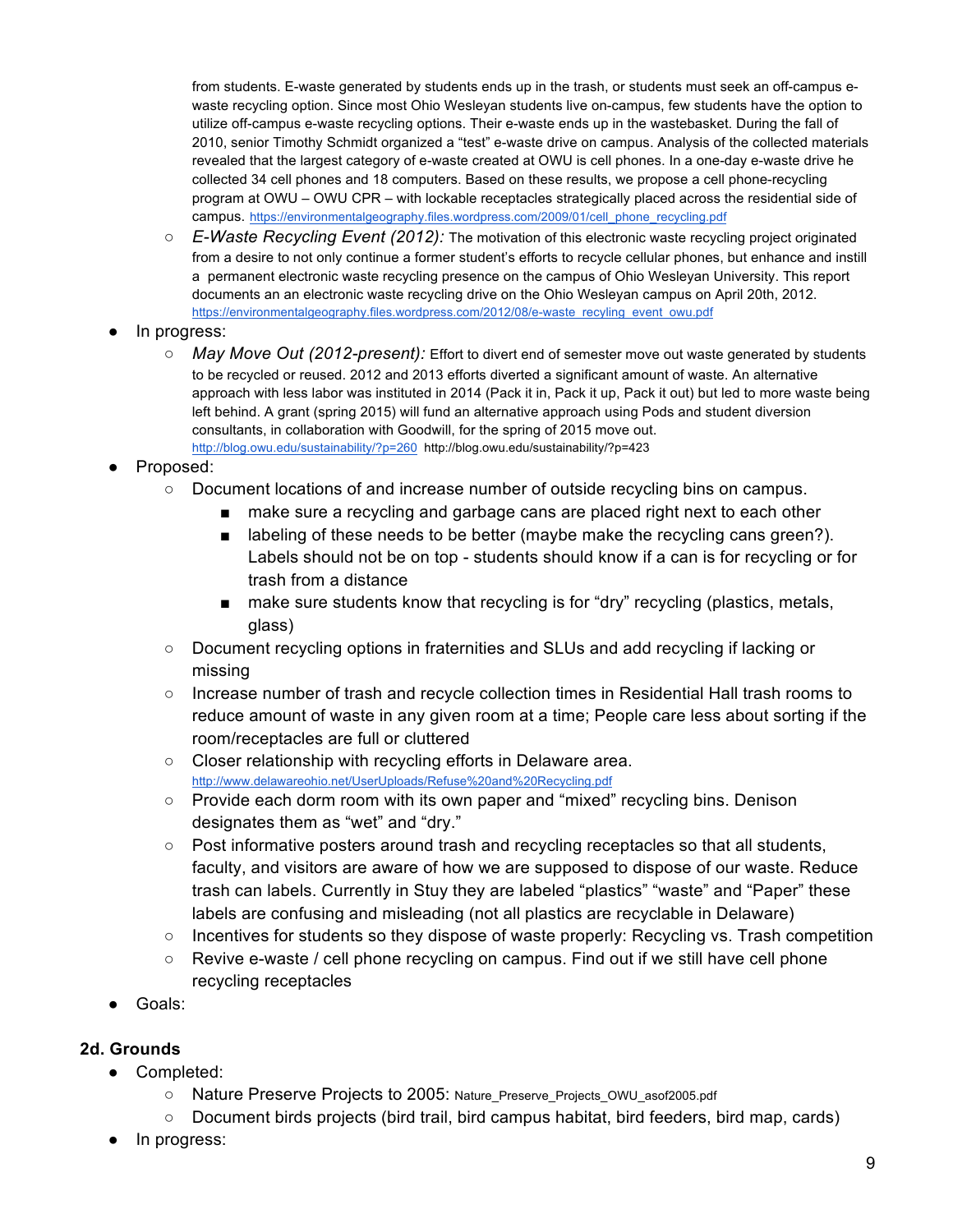- Document the campus Jane Decker Arboretum (history and goals)
- Document efforts to plant native species on campus (Wilmer Ditch, Delaware Run, ?)
- Document spreading of leaves by Delaware Run to reduce campus yard waste
- Document efforts to assess and work with "Salamander Swamp" behind OWU tennis courts
- Proposed:
	- Analyze landscaping schedules to reduce energy use and maximize efficiency
	- Document current use of chemical fertilizers and pesticides on campus and explore alternatives
	- Look into "no mow" grass options
		- grass varieties can be planted on existing lawns
		- wastes less energy for cutting
		- reduces noise pollution
	- Increase native plant growth- plant less annual plants and flowers that require more attention and fertilizers
		- https://uswildflowers.com/wfquery.php?State=OH
		- Establish a policy regarding the use of natives in landscaping
	- Document proposed restoration of Delaware Run between Sandusky St. and the Olentangy River
	- Explore options for PeeCycling on campus PeeCycling1&2.pdf
- Goals:

#### **2e. Responsible Persons, Offices, Organizations**

- Peter Schantz: Director of Buildings & Grounds (pkschant@owu.edu)
- Gene Castelli: Chartwells (gjcastel@owu.edu)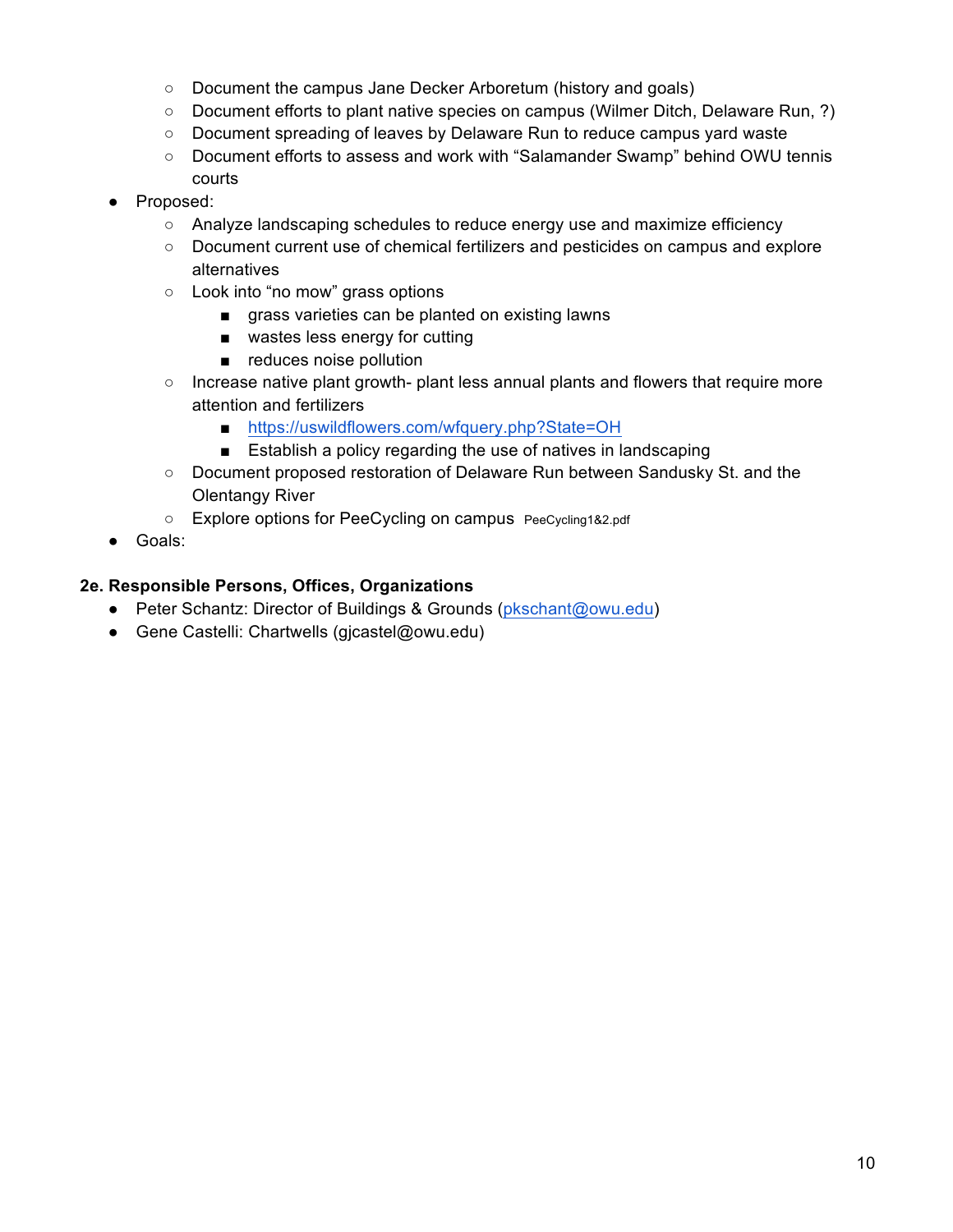## **3. Water**

**Goal:** Reduce overall campus water usage by 25 percent between 2006 and 2020.

**Goal:** One Hydration station in each residential hall and athletic facility by Spring 2016

**Goal:** Low flow shower heads installed on campus by Spring of 2015

**Goal:** 50% Dual flush toilets on campus (25% residential and 25% academic) by 2020.

**Goal:** Restore Delaware Run by 2018

**Goal:** Implement a rainwater retention system by the OWU greenhouse by 2019

**Goal:** Faculty, staff or student group commits to running Water Week annually (potentially in

collaboration with Delaware Watershed Coordinator) by spring 2018

**Goal:** Find Fraternities and SLUs that purchase large cases of water

**Goal:** Implement Water Wars Fall 2015

#### *Water: Work To Do for Sustainability Plan*

- *review content and incorporate missing information*
- *define goals*

#### **3a. Water: Documentation, Monitoring, Analysis, Communication, Education and Community**

- Completed:
	- *Water Course Connection: Water: Rights and Rites (2011-present)* provides a multidisciplinary approach to addressing how water (including but not limited to its availability, safety, and symbolism) affects societies and cultures worldwide. This network features classes from Politics and Government, Sociology/Anthropology, Botany/Microbiology, Zoology, Religion, Spanish, Art, and Chinese. http://courseconnections.owu.edu/water.php
	- *Water Week Fall 2014:* Document and establish routine for future https://environmentalgeography.wordpress.com/2014/12/08/final-water-week-outline-2/
- In progress:
	- *Green Week:* establish as an annual event, incorporate water issues
	- Delaware Run and Olentangy River cleanups:
		- Document cleanups and procedures in past
		- Have a regular cleanup a few times a year (in the warmer weather)
		- Create a collaboration between student water focused organization on campus and Kristin Piper
- Proposed:
	- Fix it! system (email, phone number, app) to report water wastage problems (among other resource problems on campus)
	- *Freshman Orientation:* Include water awareness; include "I Banned the Bottle" reusable water bottle (with locations of hydration stations).
	- *Building Water Monitors as a tool to Encourage Student Water Efficiency on Campus.* Funds to purchase and install water monitors in residential campus buildings, Fraternities, SLUs and Delaware City Schools locations. Monitors should be installed so that "natural" groups of students - such as floors in residential halls - can access their collective water use. Water data from monitors must be easily accessible, such as on a web page or app. **Develop strategy for water reduction competition:** compete to see who can drive down water usage the most: *Water Wars.*
	- Develop a program similar to UC Santa Cruz's Drop Your Own Drip to promote water conservation awareness on campus (hydration stations, water usage, etc.). http://sec.enviroslug.org/drop-your-own-drip.html
	- Monitoring of water saving toilets, sinks, showers, washing machines, etc. to assess functionality and propose new locations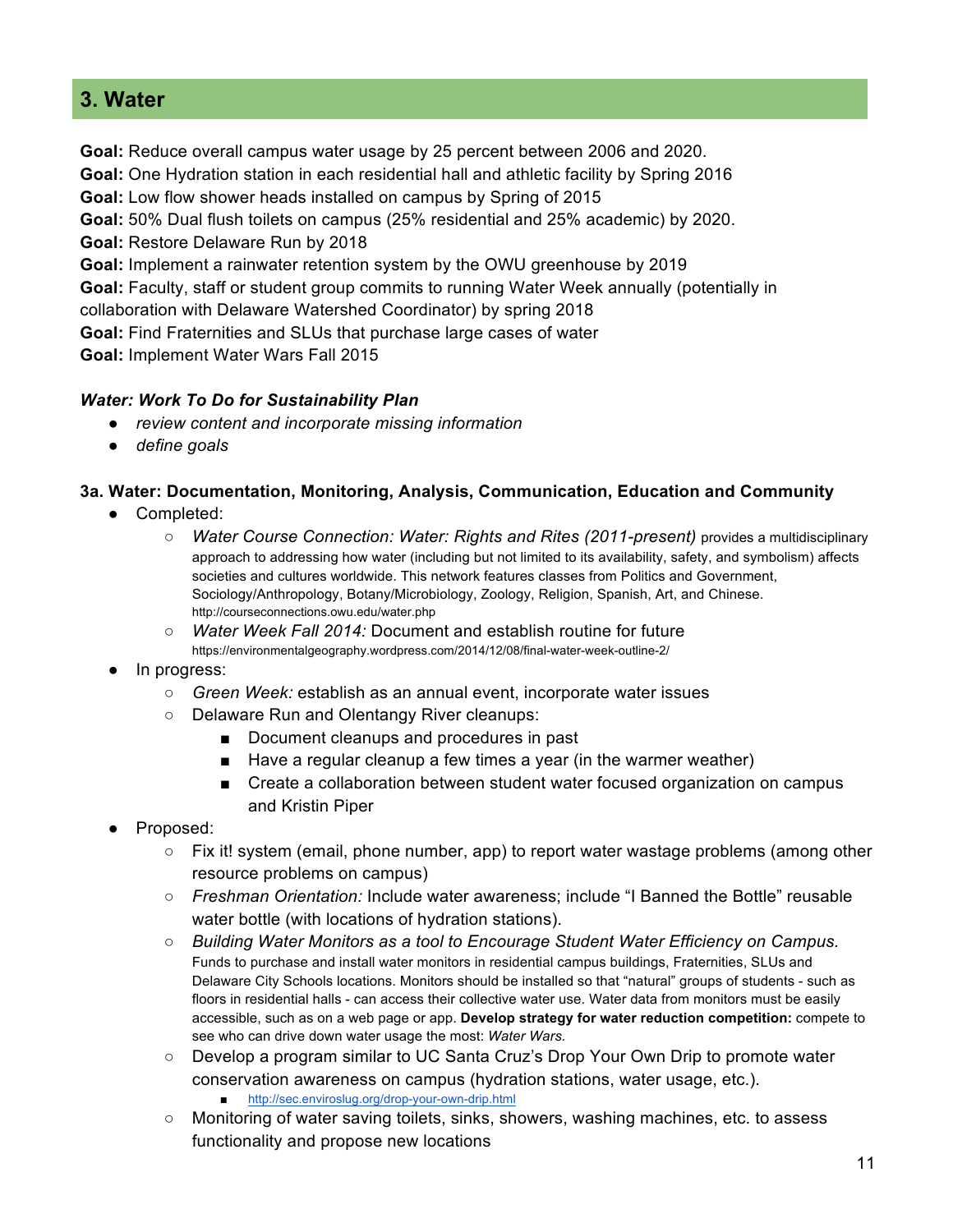- Goals:
- Water usage awareness
	- reminders on residential hall sink mirrors
	- reminders in laundry facilities

#### **3b. Water Conservation: Plumbing**

- Completed:
	- Toilets with dual flush capabilities
		- Locations: Hamilton-Williams Student Center, Science Center, Corns
		- Document additional locations
	- Sinks with automatic on/off faucets
		- Locations: Hamilton-Williams Student Center, Science Center, Corns
		- Document additional locations
	- Low Flow Showers
		- Residential Halls: Document locations
		- Athletic Facilities: Document locations
	- Energy Efficient Washing Machines (Energy Star)
		- Document locations
- In progress:
- Proposed:
	- Showers with timers
	- Water free urinals in new buildings or renovations
	- Dual flush toilets in new buildings or renovations
	- Low flow sinks in new buildings or renovations
	- Installation of low-flow aerators on all kitchen, dining and restroom water sources
	- Check plumbing fixtures -- shower and faucet water pressure
	- Residential hall floor by floor Water Monitors
- Goals:

## **3c. Water Conservation: Human Consumption**

- Completed:
	- Hydration Stations:
		- Locations: Branch Rickey (2), Hamilton-Williams Student Center (1), Welch (1), Science (1), Library (1), document additional locations
- In progress:
- Proposed:
	- *Ban the Bottle (2015):* Effort to educate students about the problems of disposable plastic water bottles, reduce demand, and potentially ban the bottle from campus.
	- $\circ$  Develop long term plan for additional hydration stations in locations where bottled water is in higher demand on campus: fraternities, SLUs (?), athletic facilities.
- Goals: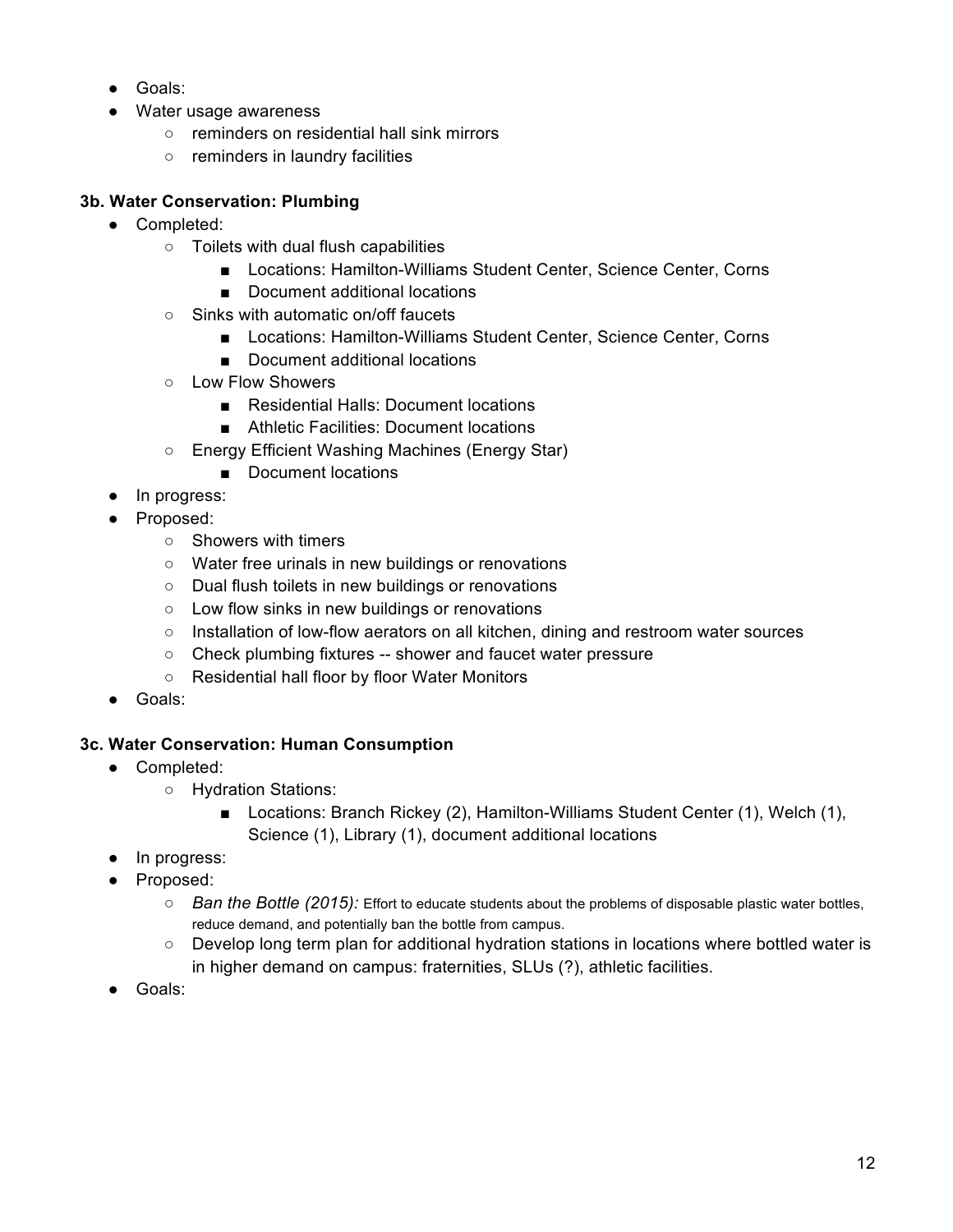#### **3d. Water Conservation: Grounds & Region**

- Completed:
	- Meek Retention Pond
	- *Olentangy River Expedition and Map (2011):* Expedition in a canoe down the Olentangy River, spring 2011, after the removal of most of the low-head dams. Two sided map. Explore this idea in tandem with current developments (*Delaware to improve boat access to Olentangy River:*  http://blog.owu.edu/sustainability/?p=397) as a potential water trail with pedagogical and recreational potential. OlentangyExpedition\_2011.pdf
	- *Storm Sewer Mapping of Campus (2012):* Maps of storm drains and where they drain (Delaware Run, Olentangy River). Storm\_Drain\_Maps\_OWU.pdf
- In progress:
	- *Delaware Run Restoration on Campus (2012-present):* Delaware Run (on the north side of the old campus) and the unnamed stream between the Science Center and new Aquatic Center are two waterways worthy of ecological restoration. Evaluate options for these waterways, potential for restoration, funding, etc. Preliminary proposals from Fall 2011. Delaware Run restoration has potential for stream banking credits (Kristin Piper, contact).
		- DelawareRunAssessment Sp12.pdf DelawareRunRestoration Sp14.pdf
		- http://blog.owu.edu/delawarerun/
- Proposed:
	- *Rainwater Harvesting and Reuse (2008-11):* Mapping of data on rainwater harvesting and reuse on the OWU campus. RainwaterReuse\_Report\_2008-10.pdf Rain\_Water\_Recycling\_ReportF11.pdf
	- *Floating Wetlands (2012):* Using floating mats with aquatic plants that remove impurities from water on Meek retention pond. FloatingWetlands\_ReportS12.pdf
	- *Wildlife and Water Monitoring at Delaware County's Retention Ponds (2012):* Long-term studies are important in assessing how ecosystems change over time, are affected by changes, and how they are impacted by human decisions. One of the biggest obstacles in these types of ecological studies is the continuation of commitment to the project. Setting up the study as an integrated part of a university program or course is a solution to this concern. Thus, I propose that Ohio Wesleyan University set up a group of smallerscale ecological studies around Delaware County. Monitoring and collection of data related to wildlife and water can be undertaken by classes or by individual students as part of a research project. In this manner, students will gain experience in field research and data collection and be part of a larger study, which will continue on for years.
		- https://environmentalgeography.files.wordpress.com/2012/08/wildlife\_water\_monitoring\_delaware.pdf
	- Document use of water for irrigation and watering and explore reduction or alternatives (rainwater recycling)
	- Meek Retention Pond: potential use as source for irrigation & watering on campus?
	- Create a relationship with Delaware County Water Treatment Plant: education, outreach (quality of Delaware tap water), etc. http://www.delcowater.com
	- Rain Gardens in order to decrease runoff on campus https://greenowu.wordpress.com/2009/03/01/rainwater-recovery-rain-gardens-owu/
	- Xeriscaping: http://eartheasy.com/grow\_xeriscape.html
	- Use rainwater in OWU greenhouse
- Goals:

#### **3e. Responsible Persons, Offices, Organizations**

- B & G Supervisor: Jay Blankenship kjblanke@owu.edu
- Delaware Watershed Coordinator: Kristin Piper kpiper@delawareohio.net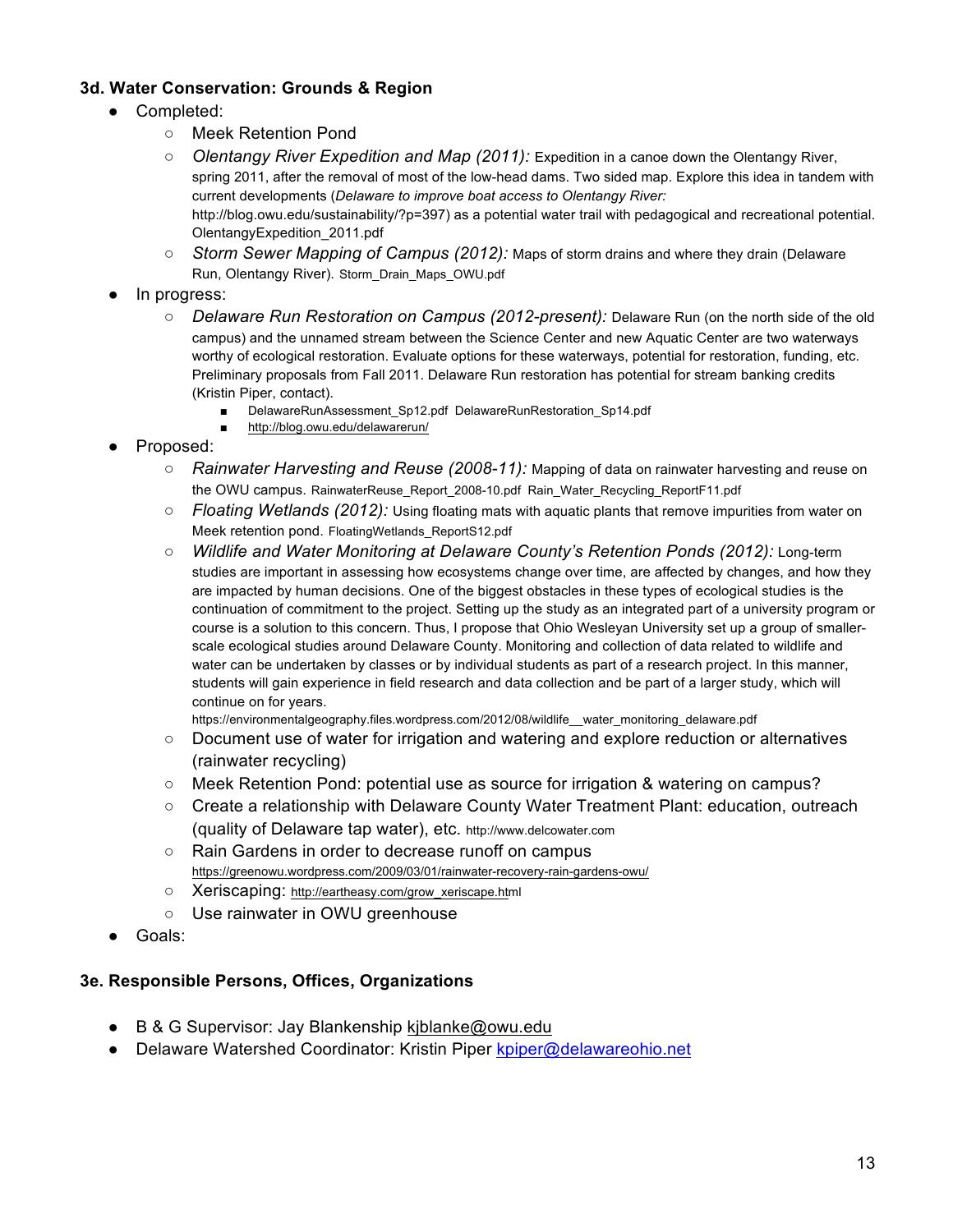## **4. Dining, Food & Health**

**Goal:** Find an off-campus composting company by Summer of 2015

**Goal:** Evaluate kitchens in all dorms in 2016; by 2019 redo Kitchens that are not up to date

**Goal:** Compostable dining ware in Hamilton-Williams Center and bakeries by 2016

**Goal:** Increase seasonal consumption of local foods by 10% annually on campus

**Goal:** Have a section in Hamilton Williams Campus Center dedicated to local foods by 2016

**Goal:** Annual farmers market on the Jay (Bring on campus 2 times in the fall semester) by fall 2015;

**Goal:** Campus presence for Delaware Community market by spring 2016

**Goal:** Have a staff person in charge of composting on campus by 2020

**Goal:** Have a devoted campus composter by 2025

**Goal:** Have a campus gardening intern position that counts as a 0.25 credit by Spring 2016

**Goal:** By spring 2016 have a campus gardening intern position that counts as a 0.25 credit

**Goal:** Create better marketing plan for Food connections course annually

**Goal:** Remove science center food cart when Merrick Hall is established to reduce food waste **Goal:** 10% less food waste annually

**Goal:** Implement meatless mondays by fall 2015 (1 monday out of the month). Mystery monday… **Goal:** 50% less food waste by 2024

#### *Dining, Food & Health: Work To Do for Sustainability Plan: Meeting Week of April 6*

- *review content and incorporate missing information*
- *define goals*

## **4a. Dining, Food & Health: Documentation, Monitoring, Analysis, Communication, Education and Community**

- Completed:
	- *Food Course Connection: Food: How Production and Consumption Shape Our Bodies, Our Cultures, and Our Environment (2011-present):* examines the importance of food as biological fuel, a natural resource, a part of many celebratory events, an expression of cultures, a massive industry, and an important part of the global environment. This network comprises classes from Botany-Microbiology, English, Health and Human Kinetics, Psychology, and Zoology. http://courseconnections.owu.edu/food.php
	- *PHAT (Pure Health Advocate Team) Club:* focused on the promotion of healthy habits here on campus, from creating the "Toilet Talks" that are conveniently located in the bathroom stalls with small facts about how to stay healthy, to the annual P.H.A.T dinner which offers students a delicious, nutritious meal with the recommended serving sizes.
	- *Healthy Bishop Blog and Initiative:* Our campus has recently been bitten by the health and wellness bug (pun intended). This can be seen in a variety of initiatives encouraging the evaluation of current health and wellness services (the Healthy Bishops Initiative), the creation of a healthy campus environment (Healthy Campus Environment Acts) and the revamping of the OWU Intramural Program (Spring 2011 Intramural Offerings), with the overarching goal of assisting students, faculty and staff in making choices that support a healthy lifestyle. http://blog.owu.edu/healthybishopblog/
- In progress:
	- *Green Week:* establish as an annual event, incorporate dining, food and health issues
	- Proposed Legacy Internship focused on Food Sustainability on Campus (2015): The Food Sustainability Coordinator internship will help coordinate and initiate a diverse array of food sustainability projects and events on campus. Food related sustainability issues are of growing importance and interest on campus, among students, faculty and staff. Coordination, promotion and a coherent plan forward for OWU and Delaware will ensure that food sustainability efforts are themselve sustainable long into the future. Work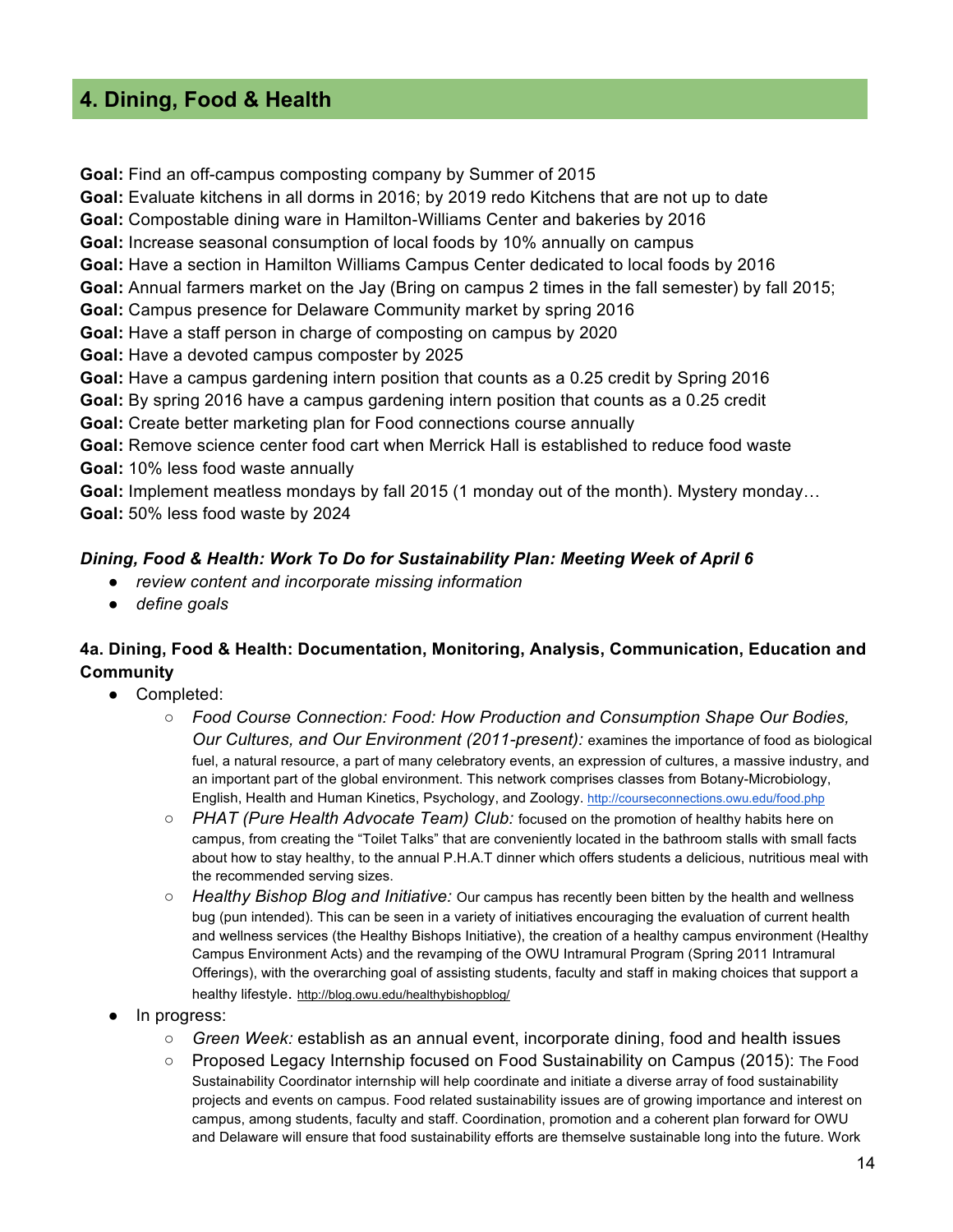related to sustainable food is part of our OWU Campus Sustainability Plan (guided by the Sustainability Task Force), student projects (Tree House, Environment and Wildlife Club, courses such as Geography 360 Environmental Geography), efforts by Chartwells, the Food Course Connection, the OWU office of Community Service Learning, and Dr. Chris Fink's (Human Health and Kinetics) work with Cooking Matters, and our student run OWU Community Garden. Community efforts include the Delaware Farmer's Market, Delaware Community Market, and Stratford Ecological Center.

- Proposed:
	- Create and maintain a resource of sustainable food options on and around OWU's campus. Out of date resource part of DIY Cooking Workshop (2012) div cooking booklet.pdf
	- Explore participation in *Food Day* on October 24th. http://www.foodday.org/
	- *Food Week:* explore the possibility of an annual Food Week to raise awareness. Potentially in collaboration with the Food Course Connection, Chartwells. Include cooking, tours of community garden, etc.
- Goals:

## **4b. Food and Food Related Waste**

- Completed:
	- Document Chartwells past efforts to reduce food waste
	- Operation Clean Plate: raising awareness about how much food students take in Smith Dining Hall.
	- Compostable disposable diningware: assess efforts and evaluate vs. washable and noncompostable diningware.
	- Student project on OWU and Food Waste (2008) Food Waste OWU 2008.pdf
	- Previous proiects on composting on campus. Composting\_OWU\_report\_2012a.pdf Composting\_OWU\_report\_2012b.pdf
- In progress:
	- Document Chartwells current efforts to reduce food waste
	- Document current composting efforts and problems (Spring 2015 project)
	- Document Chartwells edible food waste diversion efforts in collaboration with the Delaware Common Ground Free Store. http://www.commongroundfoundation.org/
		- More ideas: Food Recovery Network: http://www.foodrecoverynetwork.org/
- Proposed:
	- Reusable diningware
		- *Reusable Sporks (Spring 2015):* Tentative approval by Delaware Health Department.
		- *Reusable Food Containers (Spring 2015):* Issues with dish washer in Hamilton Williams Campus Center. Previous proposal to WSA regarding reusable food containers by Chartwells. Examples of reusable containers at Wooster, Colorado College, University of Vermont
	- Private Composting facility (Kenyon, Denison)
		- Invest in food pulpers for more efficient composting: makes waste 1/<sub>8</sub> its original volume
		- Document Matthew Jordan's composter proposal
	- Food packaging reduction: Switch to recyclable food packaging for food items on campus-We cannot recycle 6 plastics which is what all of our coffee lid and cold beverage cups are made of. If we had composting- switch these to compostable plastics.
	- Explore the potential to reduce food and other waste by reducing the number of Chartwell outlets on campus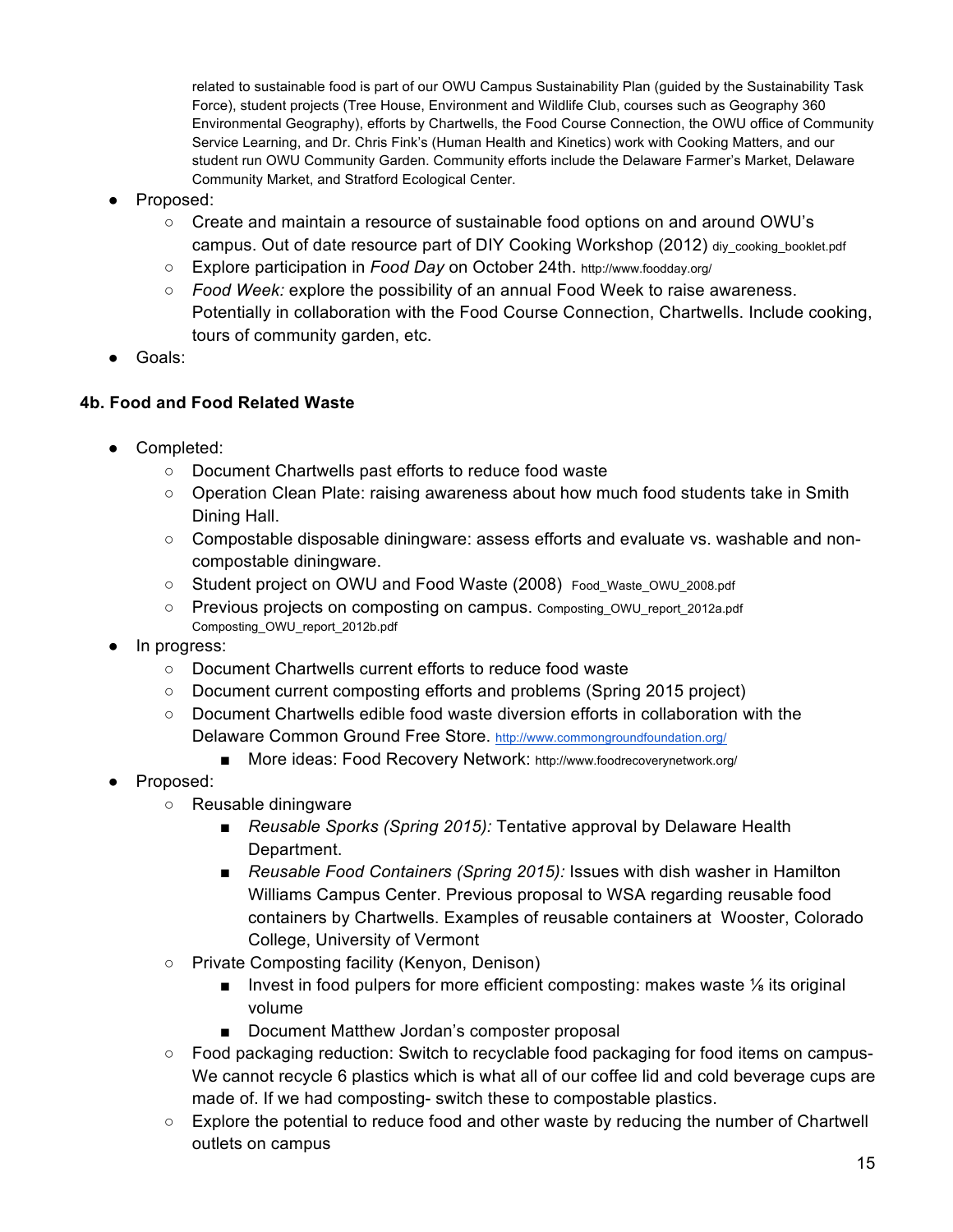- Explore the potential to reduce food waste by modifying "All You Care To Eat" options on campus
- Goals:

## **4c. Eating Sustainable Food on Campus: Chartwells**

- Completed:
	- Chartwells: document past efforts to incorporate sustainable, organic, regional food
- In progress:
	- Chartwells: document current efforts to incorporate sustainable, organic, regional food
- Proposed:
	- Sustainable Food Options: document and propose more on campus
		- Cage-free eggs
		- Fair Trade Coffee options
		- Produce purchased from local growers (Find out who?) student community garden - awareness
		- RBGH free milk
		- Trans-fat free oils
		- Free range chicken and pork
		- Only serve seafood off of the Monterey Bay Seafood's safe list http://www.seafoodwatch.org/
		- Recycle french fry oil
	- Develop a Food Miles Program to encourage sustainable eating: http://www.foodmiles.com
	- Freezer Facility to have more local produce year round
	- Document and outreach to sustainable food vendors in Ohio, potentially through the Delaware Community Market.
- Goals:

## **4d. Growing & Preparing Sustainable Food on Campus**

- Completed:
	- *DIY Cooking Workshop (2012):* Making and eating food is one of the most socially and biologically important human activities. Making healthy food is much easier, and more fun, than most students think. In order to encourage social DIY cooking on campus, with an emphasis on healthy eating, we propose a DIY Food Workshop. The workshop covers basic cooking skills and healthy DIY food options, with an emphasis on interaction and engagement. The event will end with a meal, consisting of foods prepared during the workshop. http://blog.owu.edu/sustainability/?p=172
- In progress:
	- *Cooking Matters at OWU (2013-present):* Dr. Chris Fink, in the Department of Health and Human Kinetics (HHK), heads up the Cooking Matters program at Ohio Wesleyan. A team of OWU students, trained as nutrition and/or culinary educators, teach a course for adults in the city of Delaware who are at risk for food insecurity. The participants enroll in a 6-week course led by the students, highlighting nutritional, budgeting/shopping, and food preparation tips and tricks: all to help participants find ways to more effectively feed their family healthful meals on a budget. http://blog.owu.edu/sustainability/?p=316
	- Cooking Classes in Residential Halls: get information
	- *OWU Community Garden (2010-present):* Develop a long term plan to sustain the campus community garden. Faculty or Staff advisor, links to Chartwells.
		- https://www.facebook.com/OhioWesleyanCommunityGarden http://blog.owu.edu/sustainability/?p=347
- Proposed:
	- Document, evaluate and stock campus student kitchens with basic cooking utensils.
	- Guerilla Gardening (planting produce around various places on campus)
	- Ally with city of Delaware sponsored community garden in Blue Limestone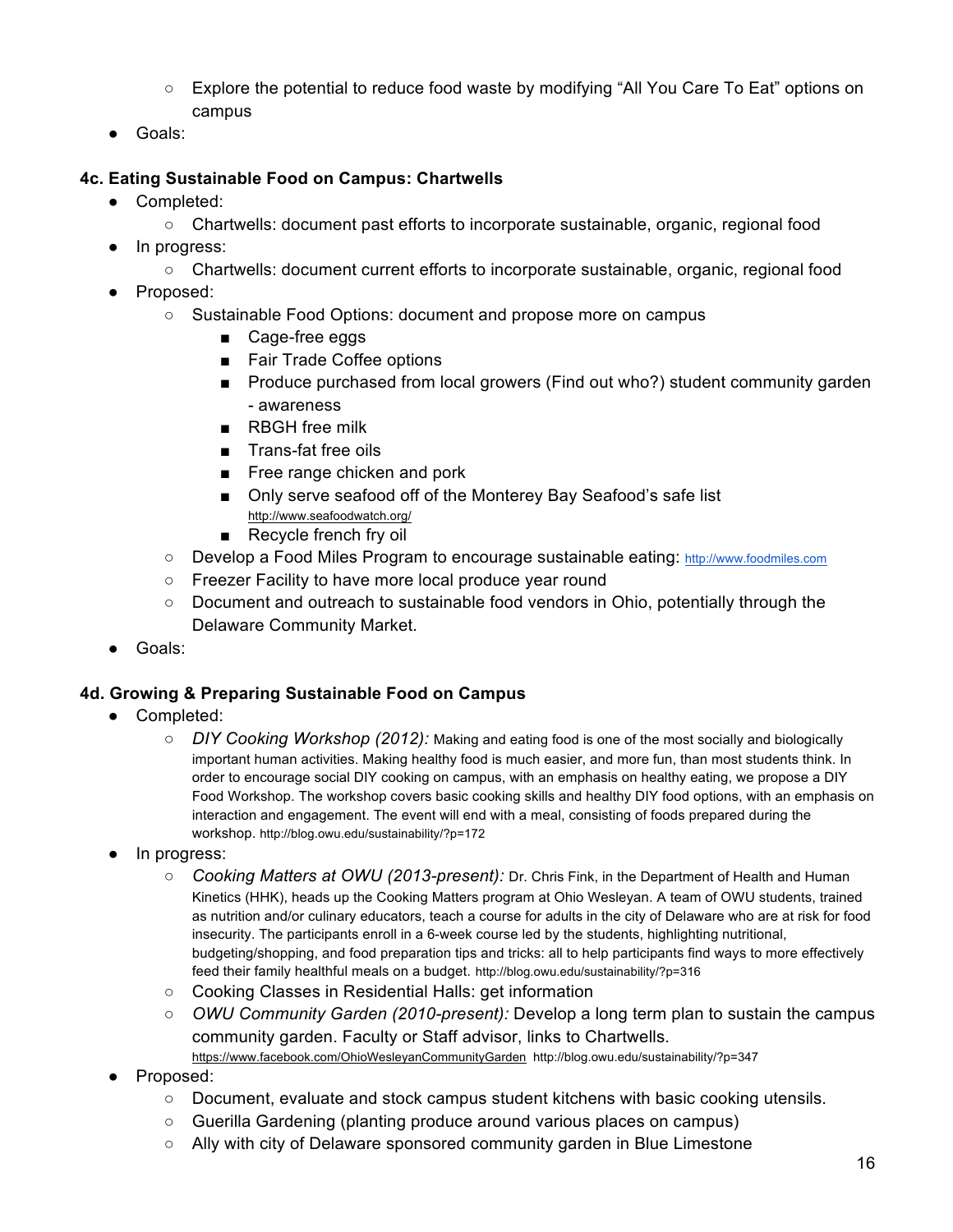● Goals:

## **4e. Sustainable Food in the Community**

- Completed:
- In progress:
- Proposed:
	- *Delaware Farmers Market:* how to better promote and incorporate on campus
	- *Delaware Community Market:* how to better promote and make accessible to students on campus. http://www.dccmc.com/
	- *Local Matters:* how to better promote and make programs accessible to students on campus: http://www.local-matters.org/fresh-connect
	- *Stratford Ecological Center:* how to better promote and make programs accessible to students on campus: http://www.stratfordecologicalcenter.org
	- Funding internship (StAP, Legacy) with organizations above
- Goals:
	- Explore collaboration with Stratford Ecological Center as the location of a SLU (Tree House). Sustainable food and agriculture with ecology focus.

## **4f. Dining, Food & Health: Responsible Persons, Offices, Organizations**

● Chartwells: Gene Castelli: 740 368-3461 | gjcastel@owu.edu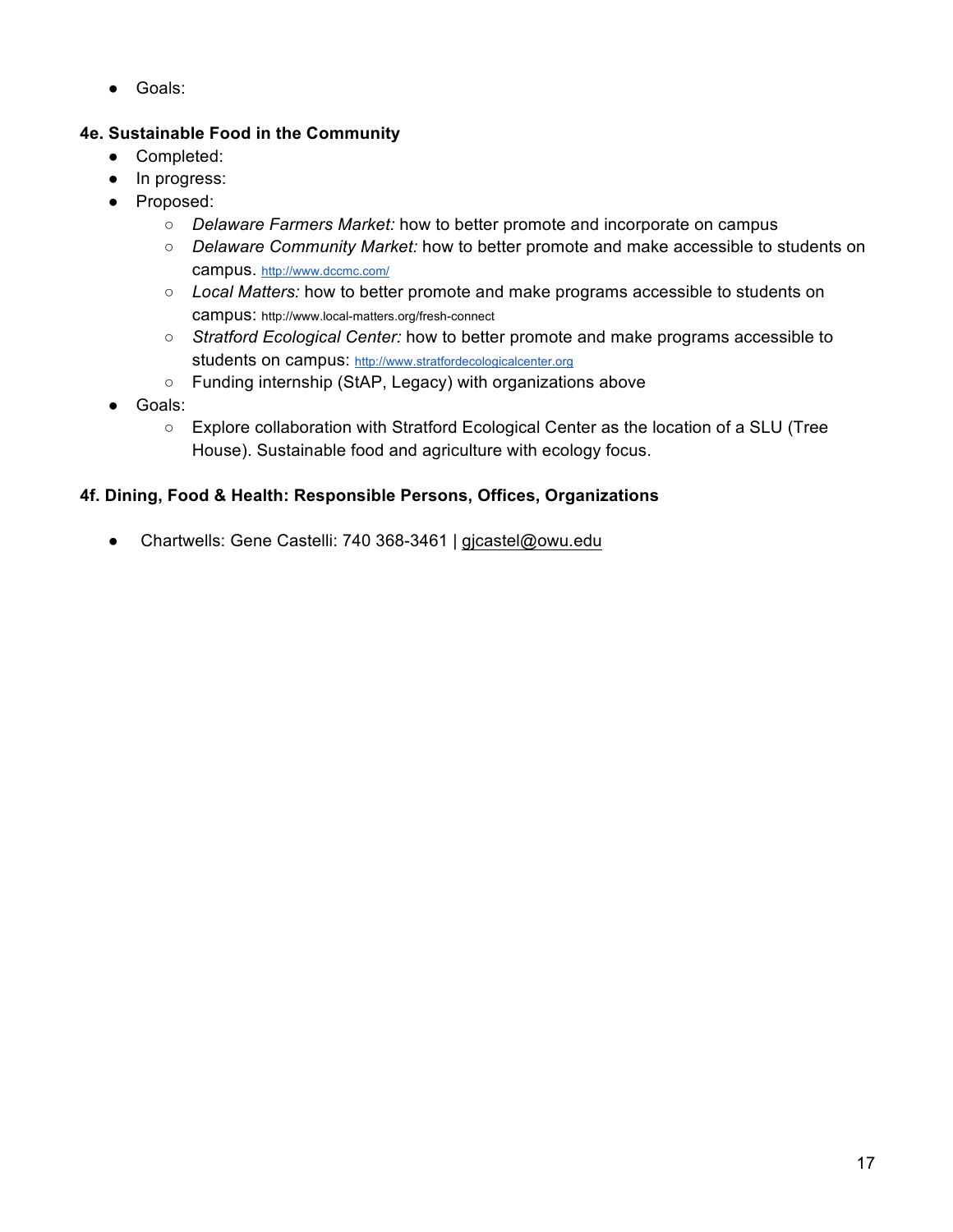## **5. Transportation**

**Goal:** Decrease the amount of cars brought to campus by students by 20% by 2020.

**Goal:** Decrease on campus driving (staff, students, faculty) by 20% by 2016

**Goal:** Replace university vehicles with hybrid / natural gas / green vehicles when the old ones die.

**Goal:** Better promote bike share program.

**Goal:** Create a campus wide carpool program for breaks.

#### *Transportation: Work To Do for Sustainability Plan*

- *Need to review, summarize and incorporate transportation related projects in \*Transportation folder in Info: More Past Student Projects folder in shared Geog 499 folder.*
- *Need to review, summarize and incorporate carbon transportation related projects in OWU Travel Carbon Offset folder in Info: More Past Student Projects folder in shared Geog 499 folder.*
- *review content and incorporate missing information*
- *define goals*

## **5a. Transportation: Documentation, Monitoring, Analysis, Communication, Education and Community**

- Completed:
- In progress:
- Proposed:
	- Create an app for students to rideshare (home, to Columbus, Airport, etc.)
	- Document parking on campus: spaces, cost, regulations, violations
	- Promote bike trails (map, app) in Delaware, events, awareness
- Goals:

#### **5b. Student Transportation on and around Campus**

- Completed:
	- $\circ$  Student study of calories burned and impact of driving, biking, walking (find files).
- In progress:
	- *OWU Bike Share Program (2012-present):* document and evaluate this program and assess its effectiveness. Suggest modifications and means of promoting the program. Frequent biker program with benefits.
- Proposed:
	- Explore potential for off campus student rideshare program
	- Encourage the use of the Enterprise Car Program to help reduce the amount of cars kept on campus but still allow students access to a car Offer incentives for using the car share program.
	- Offer incentives for students who do not bring their car to campus
	- Assess bike parking situation on campus and suggest improvements
	- *Solar Panel Covered Bike Parking Areas:* to promote both solar energy and bikes on campus
	- Calculate impact of student driving on campus (CO2) for awareness
	- Meters on campus to reduce student driving on campus
- Goals: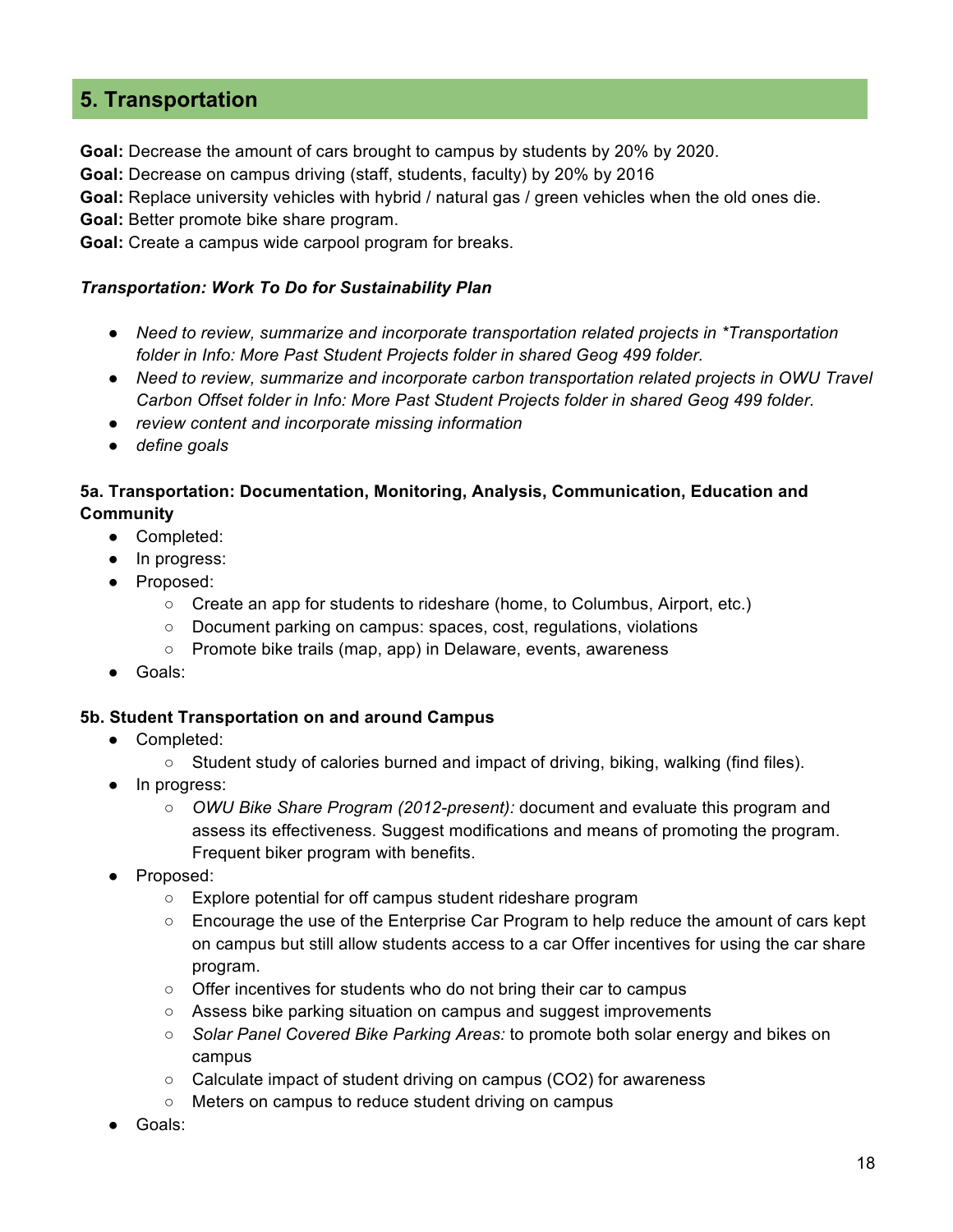## **5c. University Sponsored Transportation (faculty, students, staff)**

- Completed:
- In progress:
	- Review, summarize and incorporate transportation related projects in *\*Transportation* folder in *Info: More Past Student Projects* folder in shared *Geog 499* folder. Linked to President's Climate Commitment
- Proposed: Implement a ride share program around campus for students to cutdown on driving individual cars.
- Goals:

#### **5d. University Staff and Faculty Transportation**

- Completed:
- In progress:
- Proposed:
	- Explore potential for faculty and staff rideshare program
	- Charge faculty and staff for parking on campus (based on distance and vehicle in essence a carbon tax).
- Goals:

#### **5e. University Fleet Transportation**

- Completed:
- In progress:
- Proposed:
	- Reduce vehicle idling through encouragement and awareness of the harmful effects of transportation-related emissions
	- Switch to alternative fuel vehicles that are either hybrids, electric, biofuel or solar powered. Explore options with Honda (natural gas, electric vehicles).
- Goals:

#### **5f. Transportation: Responsible Persons, Offices, Organizations**

- Public Safety contact
- Bike Share Program contact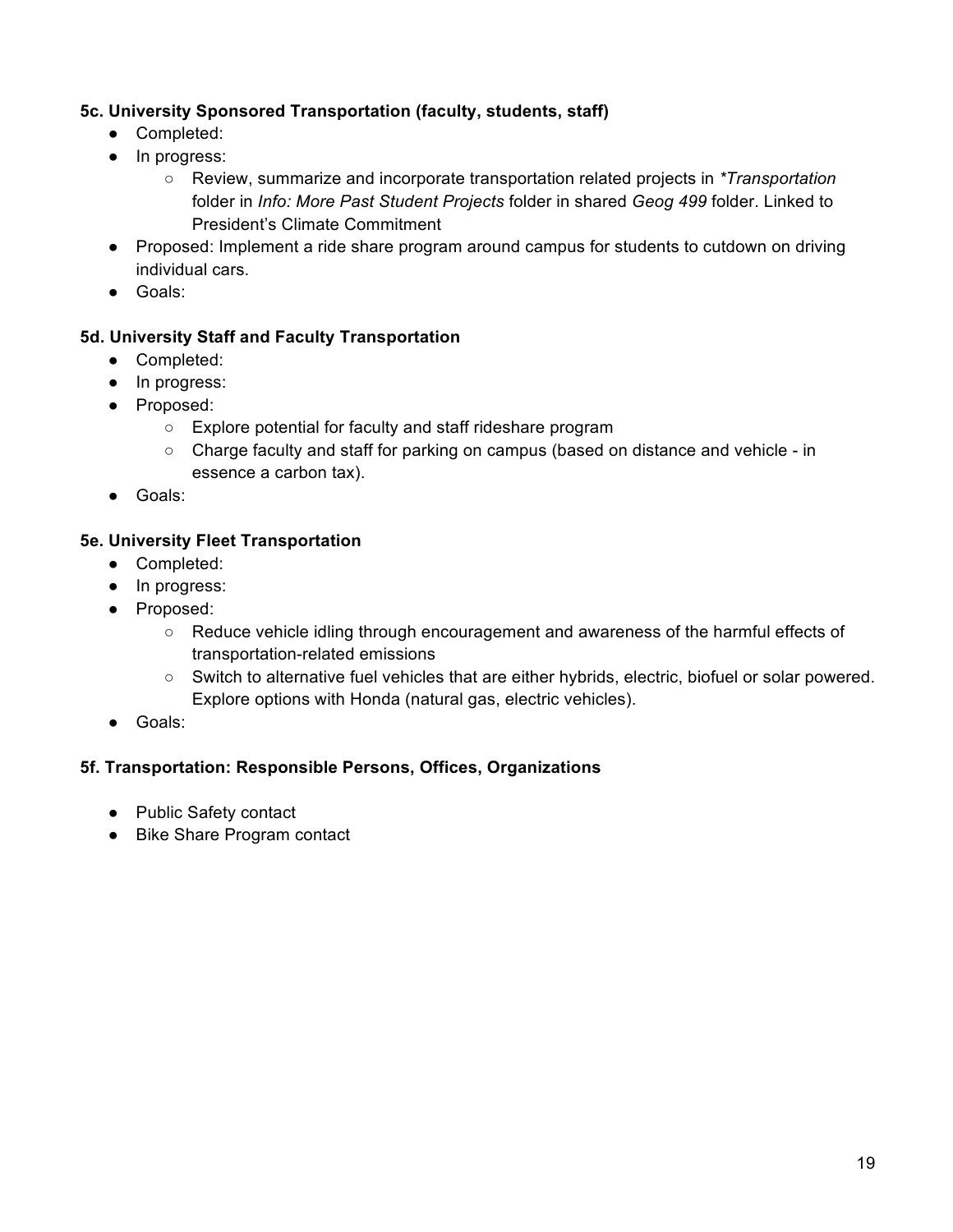## **6. Purchasing**

**Goal:** 25% of cleaning products be green / eco-friendly.

**Goal:** Create a monthly purchasing schedule for faculty and staff to order necessary supplies all in one large order rather than multiple small ones

#### *Purchasing: Work To Do for Sustainability Plan*

- *Review purchasing policy examples to expand this section:*
	- *American University: http://www.american.edu/loader.cfm?csModule=security/getfile&pageid=2010993*
	- *Gonzaga University: http://www.gonzaga.edu/Campus-Resources/sustainability/sustainability\_initiatives/SustainableDesignPolicy.asp*
	- *Boston University: http://www.bu.edu/sustainability/what-were-doing/green-purchasing/*
	- *Colgate: http://www.colgate.edu/offices-and-services/purchasing/procurement-sustainability*

## **6a. Purchasing: Documentation, Monitoring, Analysis, Communication, Education and Community**

- Completed:
- In progress:
- Proposed:
	- Document current purchasing procedures on campus (Purchasing office, but other offices responsible for purchasing) and explore potential to improve options for buying sustainable products
- Goals:

#### **6b. Purchasing Procedures on Campus**

- Completed:
- In progress:
- Proposed:
	- Explore options and develop campus-wide guidelines for sustainable purchasing
	- Implement \$50 minimum purchasing order to reduce deliveries and shipping.
	- Talk to Aramark about purchasing green cleaning products.
	- Guidelines for purchasing Energy Efficient appliances and equipment
	- Duplicating: recycled paper status
- Goals:

#### **6c. Purchasing: Responsible Persons, Offices, Organizations**

● Melanie Kalb: Purchasing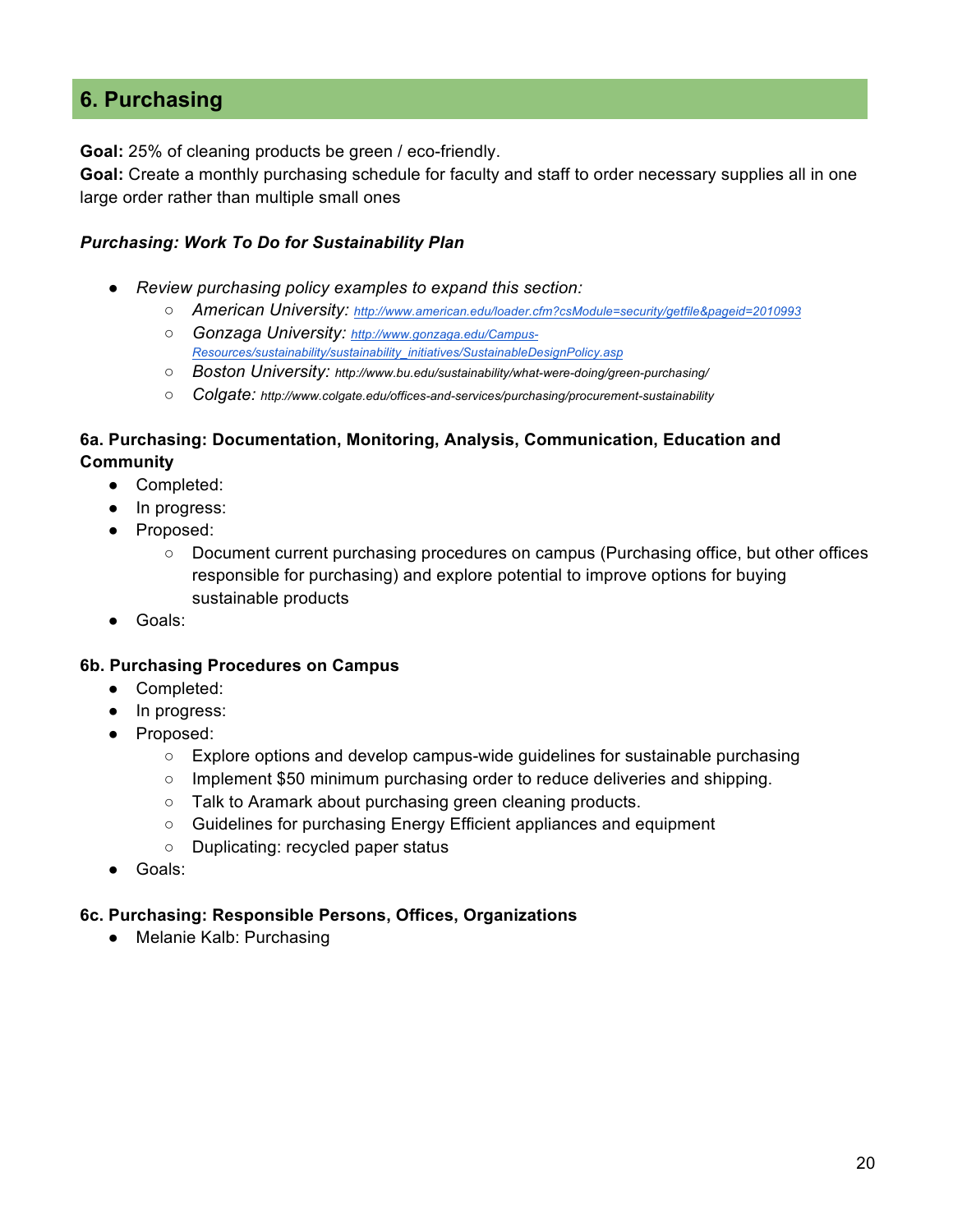## **7. Education & Research**

**Goal:** Create additional courses that are specifically categorized as Environmental Studies courses (ENVS or ES) i.e. cross list all required courses and create ENVS 499: Seminar (Topics) in Environmental Studies

**Goal:** Establish a program budget for the Environmental Studies Program to fund student projects, future speakers, a visiting scholar program, a summer workshop, departmental scholarships, and development of future courses.

**Goal:** Evaluate and implement Open (Digital) Badges for Sustainability Work (in progress, Geog 499) **Goal:** Create and teach a sustainability themed version of UC160 each year

**Goal:** Coordinate ES Travel-Learning Courses

**Goal:** Sustainability certificate by end of academic year 15-16

**Goal:** NSF Proposal (third round) in 2016

**Goal:** Centralize and document planting or maintenance of the Monnett Memorial Garden with student groups (short-term)

**Goal:** expand community garden with portable greenhouse. This could change the garden into a 4 season production (short-term)

**Goal:** create stone walking paths or put in benches to attract students to the greenhouse (short-term) **Goal:** put in bird, butterfly, or bee feeders near the garden to promote pollination or bird watching (shortterm)

**Goal:** Establish the OWU Center for the Environment with designated space for research, speakers and more by 2017

## *Education & Research: Work To Do for Sustainability Plan*

- *review content and incorporate missing information*
- *define goals*

## **7a. Education & Research: Documentation, Monitoring, Analysis, Communication, Education and Community**

- Completed:
	- *Sustainability at OWU Blog (2011-14):* Document the old blog by Sean Kinghorn.
	- *OWU: Special Report on OWU Sustainability (2014):*

https://owusustainabilityspecialreport.wordpress.com

- In progress:
	- *Sustainability Task Force Facebook Page (2010-present):* For communication and promotion of sustainability and environmental activities, events, projects, etc. https://www.facebook.com/pages/Sustainability-Task-Force-at-OWU/151903861498191?sk=timeline
	- *Sustainability & Environment @ OWU Blog (2014-present):* For communication and promotion of sustainability and environmental activities, events, projects, etc. http://blog.owu.edu/sustainability/
	- *Environment & Sustainability LinkedIn Page (2015-present).* Details.
- Proposed:
	- Yearly State of Sustainability Report with progress, updates, news (STF?)
	- Database of projects, data, etc. related to environment and sustainability accessible to all students, staff, faculty. Part of NSF proposal (Krygier, Anderson).
	- Sustainability and environment focus or information at Freshman Orientation and/or UC160
	- Document funds available for sustainability and environmental projects on campus.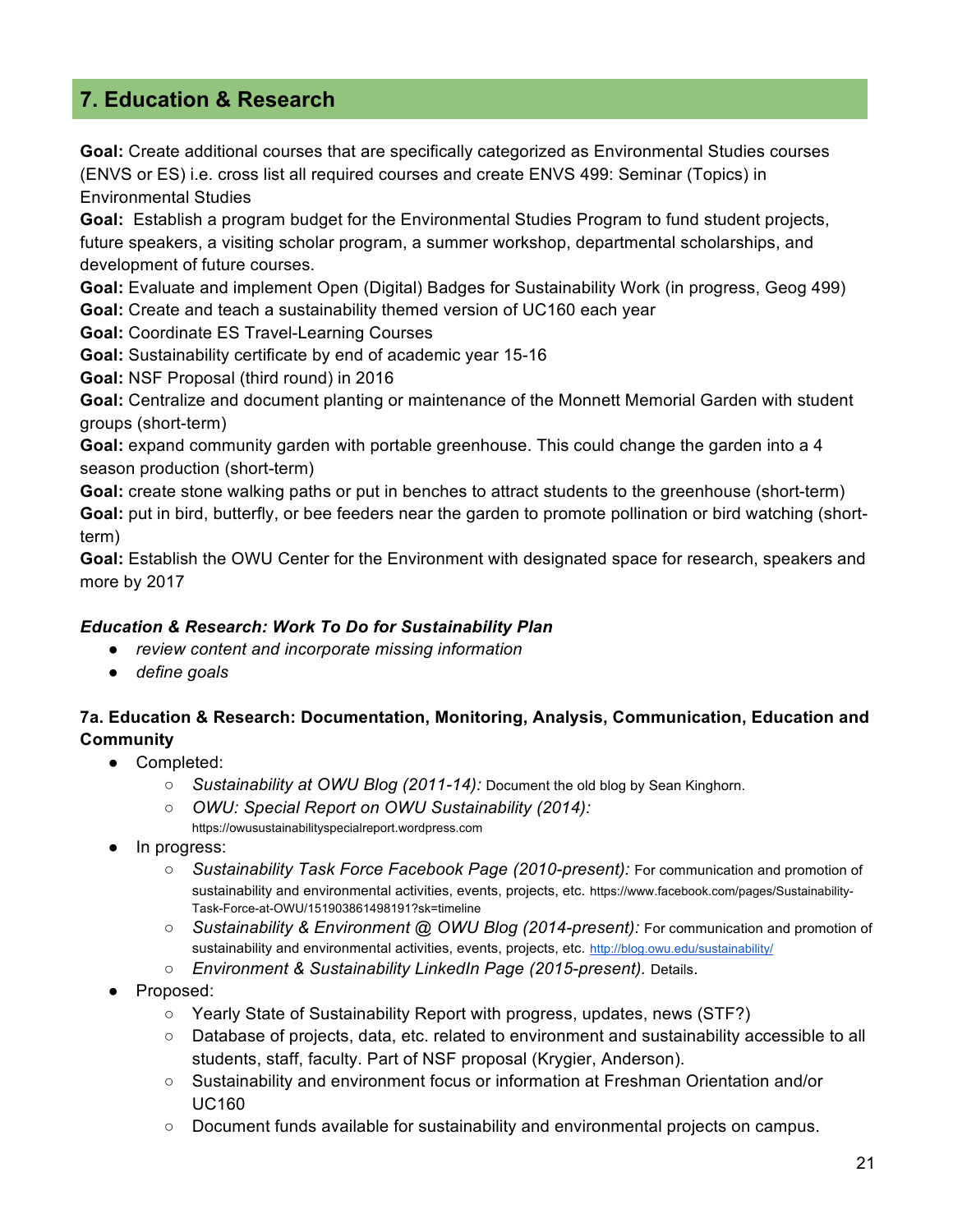- Re-establish Green Bishop award
- Work with Woltemade Center & OWU Marketing Group on marketing of OWU Sustainability and Environment program and efforts. Social media, magazines, website.
- Goals:

## **7b. Programs of Study & Courses**

- Completed:
- In progress:
	- *Environmental Studies Program (1979-present):* Ohio Wesleyan has the oldest interdisciplinary program in the state of Ohio.
		- Description of major, minor, courses, faculty: http://environmentalstudies.owu.edu/
	- *Geography 355: Geographic Information Systems (2000-present):* sustainability and environmental projects. https://gisci.wordpress.com
	- *Geography 360: Environmental Geography (2000-present):* sustainability and environmental projects. https://environmentalgeography.wordpress.com
	- *Geography 499: Sustainability Practicum (2015):* Development of draft sustainability plan for campus. http://blog.owu.edu/sustainability-workblog/
	- Document additional courses with sustainability and environmental content
	- *OWU Course Connections:* Food, Water and American Landscapes.
	- *OWU Summer Science Research Program (date?-present).* Description with list of sustainability and environmental topics. http://ssrp.owu.edu
	- *OWU EREN – Ecological Research as Education Network:* http://erenweb.org/eren-leadership-teamand-eren-founders/
	- *OWU Connection: Travel Learning and Theory into Practice (2012-present):* Document examples with sustainability and environmental focus. http://owuconnection.owu.edu
	- Independent Study with Environmental Studies faculty
- Proposed:
	- *Development of Environmental Studies Program (2013-present):* OWU Center for the Environment..
	- Database of Sustainability & Environmental Internships
	- Database of Sustainability & Environmental Projects on Campus
	- $\circ$  Create a sustainability interdisciplinary minor based on theory into practice projects.
	- Create an Environmental Studies faculty position focused on sustainability
	- More faculty in areas of sustainability and environment. Urge Departments on campus to consider sustainability and environment focus when hiring faculty.
	- More travel learning courses focused on sustainability and environment
- Goals:

## **7c. Facilities**

- Completed: Basic ES Program Budget (Fall 2015)
- In progress:
	- *OWU Community Garden:* see food section
	- *Jane Decker Arboretum (date?-present):* Description. http://arboretum.owu.edu
	- *Kraus Nature Preserve (date?-present):* Description. http://naturepreserves.owu.edu/krausNaturePreserveOverview.php
	- *Bohannan Nature Preserve (date?-present):* Description. http://naturepreserves.owu.edu/bohannanNaturePreserveOverview.php
	- *Moore Greenhouse:* http://botany.owu.edu/mooreGreenhouse.html
	- *Jason Swallen Herbarium:* http://botany.owu.edu/jasonSwallenHerbarium.html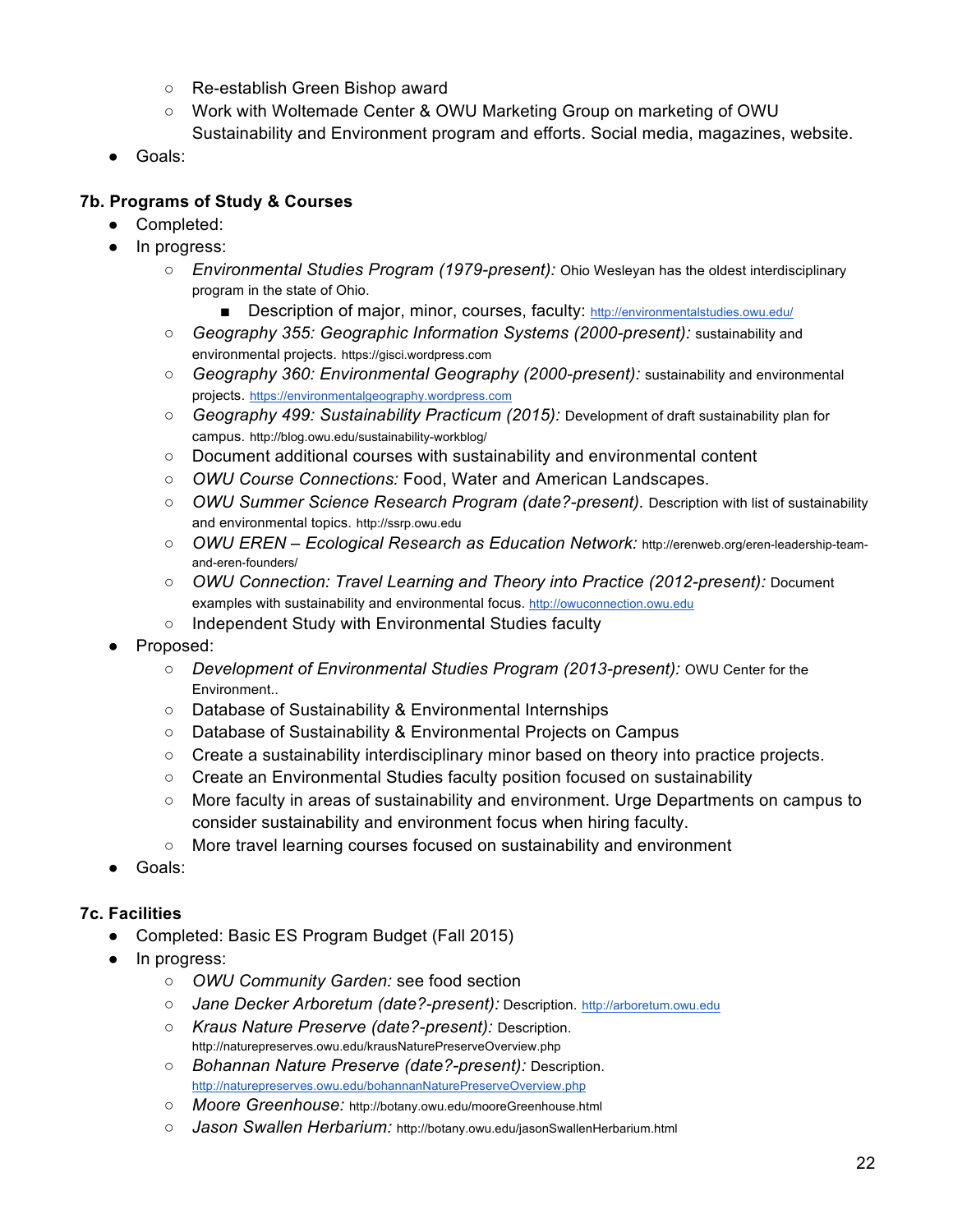- *Monnett Memorial Garden:* http://blog.owu.edu/monnettgarden/
- Proposed:
	- *Meek Retention Pond (2010-present):* Potential for ecological enhancement; native species, floating wetlands, use as source of water for campus grounds. See Water section for proposed project.
	- Develop additional natural and wildlife habitat on campus. Salamander Swamp, Delaware Run, more ideas. Delaware Run naturalization project.
	- Green Trail on and around Campus: linking sustainability and environmental locations, research projects, etc.
- **Goals:**

## **7d. Organizations**

- Completed:
	- *Sustainability Coordinator (dates):* Sean Kinghorn. Details
- In progress:
	- *Sustainability Task Force:* Details
	- Environmental Studies Steering Committee: (2008 present) established to review the President's Climate Commitment at President Rock Jones's request. The Task Force currently promotes sustainability on campus and the communication of various environmental groups on and near campus. Open to all faculty, staff, and students. Responsible offices: Laurie Anderson (chair)
	- *Tree House & Tree House Projects:* Document and propose that projects correlate with Sustainability Plan and related project, better documentation of projects.
		- Sponsored speakers
		- Develop environmentally and sustainable campus initiatives.
		- Campus and park clean ups
		- The environmental library
	- *Environment and Wildlife Club:* Details
		- Members host educational programs and speakers.
		- Community involvement and writing advocacy letters to local organizations.
		- The club's major event Green Week, a campus-wide environmental awareness week around Earth Day.
	- *Wesleyan Council on Student Affairs - Sustainability:*  http://wesleyancouncilonstudentaffairs.weebly.com/sustainability.html
	- *Veg Club:* a student organization for vegetarians and vegans promoting health and sustainable eating practices.
	- *Wilderness Trek:* details: http://wilderness.owu.edu/wildernessTrek.html
	- *Pet Pals:* Promotes animal awareness, animal advocacy, and volunteers for the local nokill humane society.
	- *Women in Science:* details
	- *Community and Service Learning:* details
	- *Environmental Health and Safety:* The Office of Environmental Health and Safety provides training and consultative services on safety issues and deals with hazardous waste disposal and universal waste disposal The current director, as of February 2015, is Barbara Wiehe.
- Proposed:
	- Sustainability Coordinator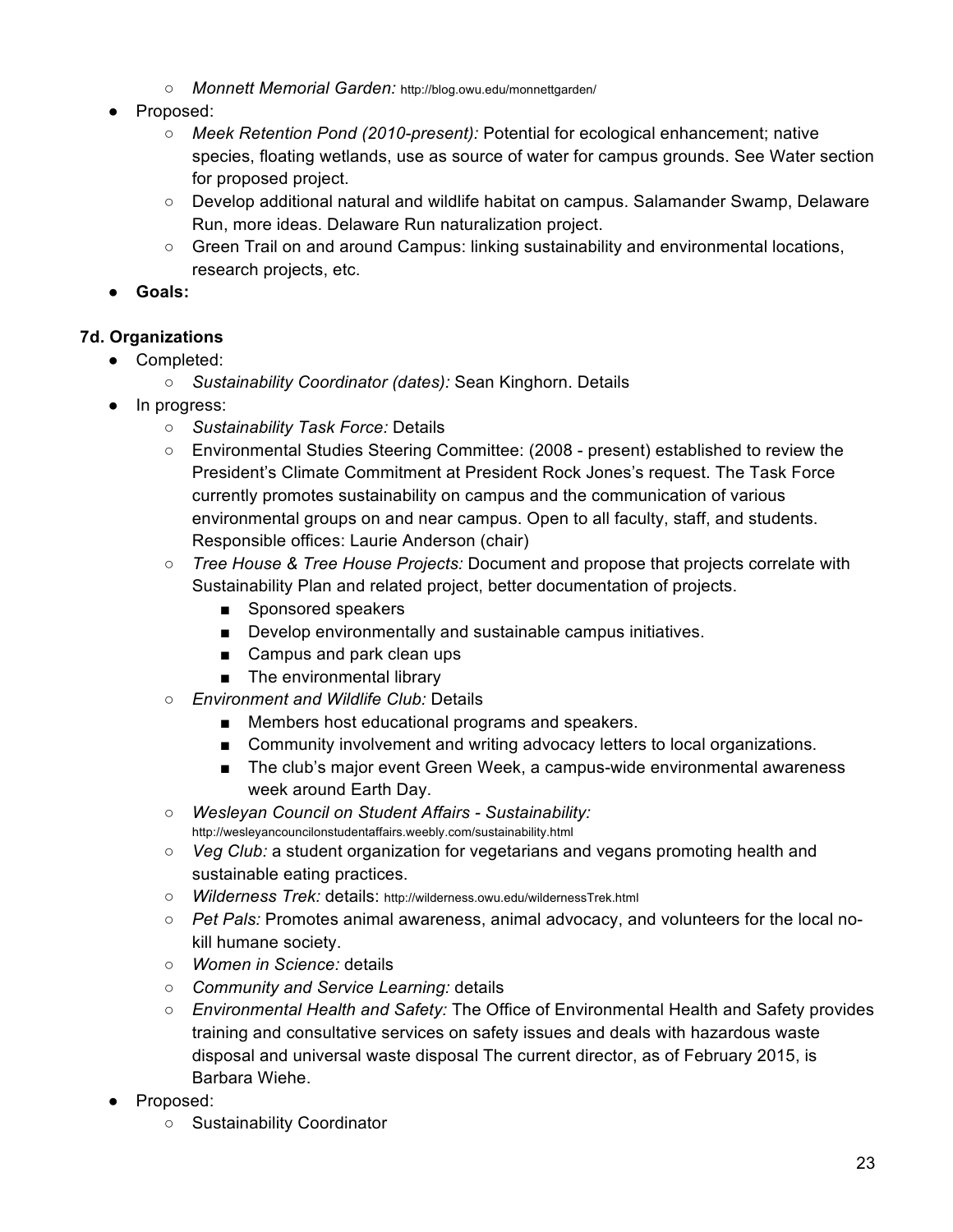- **Goal:** Create a detailed database of Tree House Projects including names of coordinators, project description, guidelines to repeat project, and date. (short and long term)
- **Goal:** Veg Club and Chartwells work together to create a more (short and long term) vegan/vegetarian friendly menu
- **Goal:** Environmental Studies Joint Faculty Appointment (add the details of what that means)
- **Goal:** Environmental Studies Student Research Coordinator (add the details of what that means)
- **Goal:** Funded New Faculty Position in Environmental Studies (Chair or someone to cover Environmental Studies specific courses beginner and advance)
- **Goal:** Student sustainability STAP position to enhance campus communication, Advertise on a larger scale to incorporate more of the community, update information and current projects on a web page. (Can start soon - short term)

## **7e. Events**

- Completed:
- In progress:
	- *Green Week (2013-present):* an environmentally focused week in the spring that unites sustainable education with activities. Responsible offices: Environment and Wildlife Club, Tree House, WCSA
	- *Sagan National Colloquium (date?-present):* Document past SNC with sustainability & environmental topics. http://snc.owu.edu
	- *Environmental and Natural Resources Symposium (Woltemade Center) (date?-present):* Description. http://wcebe.owu.edu/environmental-symposium/
		- 2015: "A Tax on Carbon: Would it work for Business, Customers, and the Environment?"
		- 2014: "Environmental Issues of the Developing World"
		- 2013: "Water: Science, Economics, and Policy"
		- 2012: "Current Issues and Recent Innovations in Conventional and Alternative Sources of Energy"
	- *FreshX Wilderness Experience.* Details.
- Proposed:
	- Sustainability and Environment talks and events on campus
- **Goal:** Encourage students to attend Sagan by incorporating related classes (offer extra credit, writing paper option, attendance credit, etc.) (short and long term)
- **Goal:** Incorporate an environmental educational or service component into FreshX Wilderness Experience. (short and long term) This could include Leave No Trace teachings, trail maintenance, or litter cleanup.
- **Goal:** Organize a student run Environmental Sagan or Symposium either branching off or independent of the previous Sagan or Symposium (short term)
- **Goal:** Continue Green Week with a narrower focus to highlight certain sustainability issues on campus. Green Week funding for continuous projects on campus, such as expanding Bishop Bikes, recycling, or composting. (long term)

## **7f. Education & Research: Responsible Persons, Offices, Organizations**

- Sustainability Task Force: Laurie Anderson
- Future Sustainability Coordinator (would act as a liaison for environmental organizations and projects on and around campus)
- John Krygier: current liaison for environmental organizations and projects on and around campus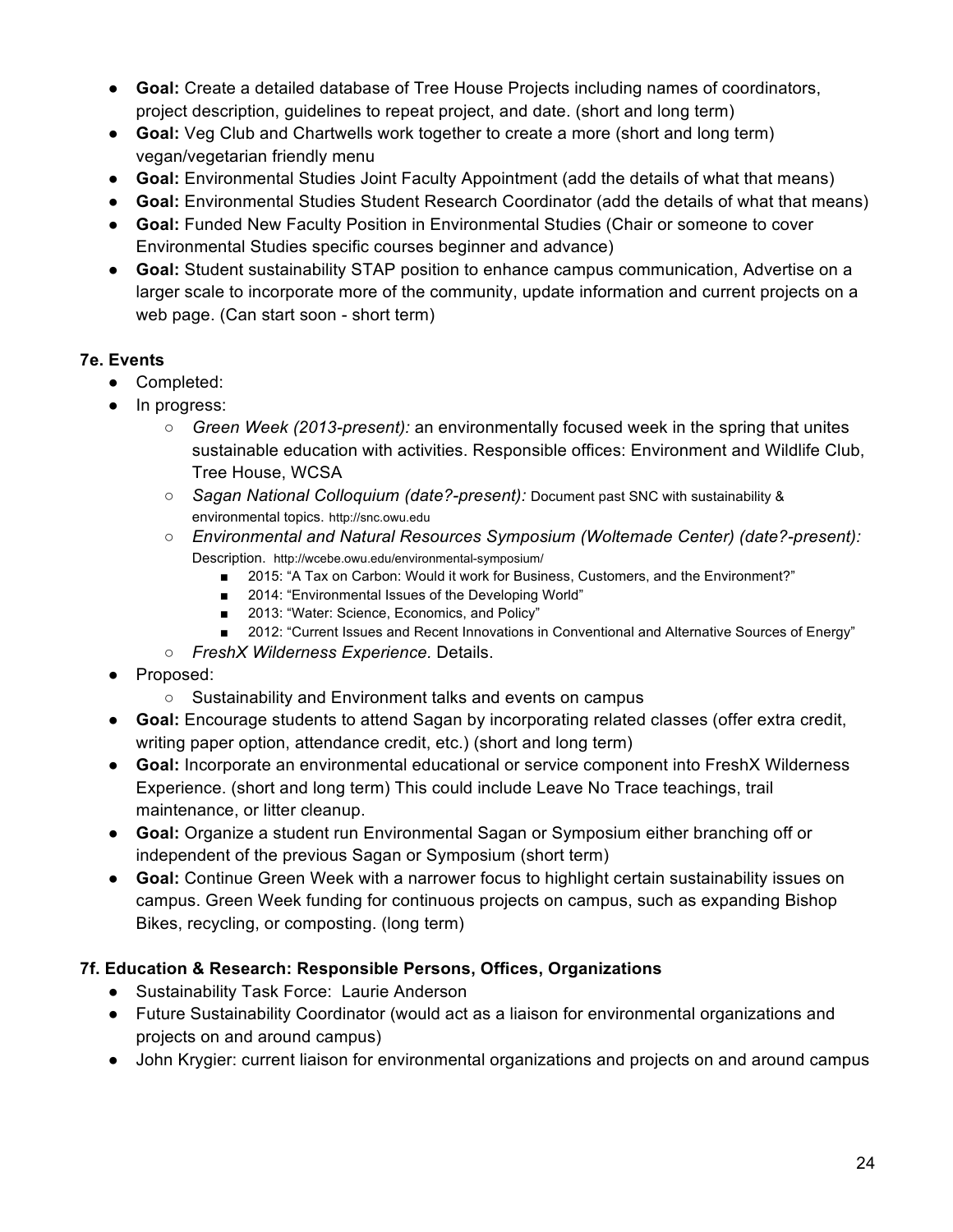## **8. Co-curricular & Community**

**Goal:** Social Media and Web marketing Plan using Ohio Wesleyan Marketing Group. This would cost a fee and take about 3 months to complete.

**Goal:** After accepting and implementing the plan, a Sustainability intern needs to maintain it. STAP intern during the school year? Would be long term.

**Goal:** Get Admissions office to update their list of ES Alumni to be more current. This can be done immediately based off of LinkedIn group info. can be a short term

**Goal:** Maintain Alumni relationships continuously year round, LinkedIn group

**Goal:** Establish times to network with alumni to learn about their experiences and find avenues for jobs and interviews. 2 or 3 opportunities should be available annually.

#### *Co-curricular & Community: Work To Do for Sustainability Plan*

- *review content and incorporate missing information*
- *define goals*

## **8a. Co-curricular & Community: Documentation, Monitoring, Analysis, Communication, Education and Community**

- Completed:
- In progress:
- Proposed:
	- Review external reviews of OWU's sustainability effort and coordinate with STF to supply future information, including:
		- College Sustainability Report Card: http://www.greenreportcard.org/report-card-2011/schools/ohiowesleyan-university.html
		- Princeton Review Green Colleges: http://www.princetonreview.com/green-guide.aspx
	- National and International Organizations
		- Association for the Advancement of Sustainability in Higher Education: http://www.aashe.org
		- *Sustainable Endowments Institute:* http://www.endowmentinstitute.org
	- Citizen's Climate Lobby: http://citizensclimatelobby.org
	- Regional Sustainability Plans and Efforts
		- City of Columbus: http://columbus.gov/Templates/Detail.aspx?id=75138
		- Denison University: http://denison.edu/campus/green
		- Earlham University: http://www.earlham.edu/sustainability/
- Goal:
- **8b. Alumni**
	- Completed:
	- In progress:
		- Develop relationships with OWU Alumni
			- Reed Callahan Resource One (zero waste with Honda)
			- Carl Musseden Ohio EPA
			- John Romano UN Sustainability
		- *Linkedin Environment Subgroup:* many alumni, especially from recent grads. https://www.linkedin.com/groups?home=&gid=8225030
	- Proposed:
	- Goal: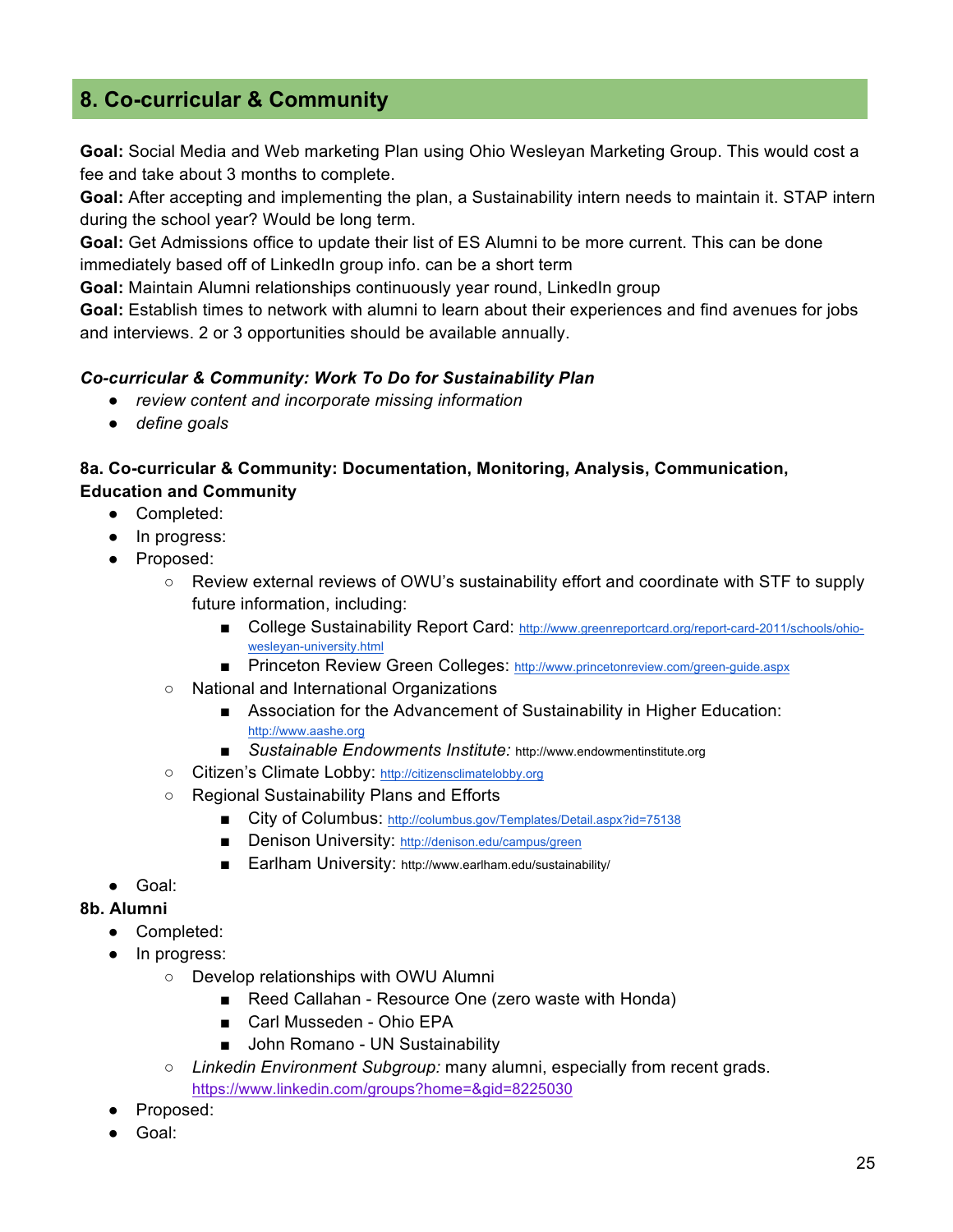## **8c. Organizations**

- Completed:
- In progress: Develop plans for closer relationships, collaborations, etc. Some of these can be incorporated in appropriate sections above.
	- *Sustainable Delaware:* http://sustainabledelawareohio.org
	- *Delaware Watershed Coordinator:* Kristin Piper: internships, collaborative projects: http://www.delawareohio.net/departments/Public\_Utilities/utilities\_watershed.aspx
	- *Friends of the Lower Olentangy Watershed:* http://www.olentangywatershed.org
	- *Olentangy Watershed Alliance:* https://sites.google.com/site/olentangywatershedalliance/home
	- *Delaware Soil & Water Conservation District:* http://www.delawareswcd.org
	- *Delaware Community Market:* http://www.dccmc.com/page.aspx?pageid=1
	- *Delaware County Friends of the Trail:* http://www.dcft.typepad.com
	- *Global Village Collection:* http://thegvc.org
	- *Waste Not Center:* http://www.wastenotcenter.org
	- *Green Energy Ohio:* http://www.greenenergyohio.org
	- *Habitat for Humanity Restore:* http://beta.habitatdelawareco.org
	- *Price Farms Organic:* http://www.pricefarms.org
	- *Mid Ohio Regional Planning Commission:* http://www.morpc.org
	- *Simply Living:* http://www.simplyliving.org
	- *Ohio Ecological and Farm Network:* http://www.oeffa.org
	- *Preservation Parks of Delaware:* http://www.preservationparks.com
	- *Methodist Theological Seminary*
	- *Highbanks Metropark:* http://www.metroparks.net/parks-and-trails/highbanks/
	- *The Friends of Big Walnut Creek:* http://www.friendsofbigwalnutcreek.com
- Proposed:
- Goals:

## **8d. Events**

- Completed: Sagan National Colloquium (20??-2014)
	- http://snc.owu.edu/historyOfTheColloquium.php
- In progress: Sagan National Colloquium (2015-16) list theme
- Proposed:
- Goals:

## **8e. Facilities**

- Completed:
	- In progress: Develop collaborations:
		- *Stratford Ecological Center.*
		- *Columbus Zoo and Aquarium.*
		- Delaware State Park: http://parks.ohiodnr.gov/delaware
- Proposed:
- Goals:

## **8c. Co-curricular & Community: Responsible Persons, Offices, Organizations**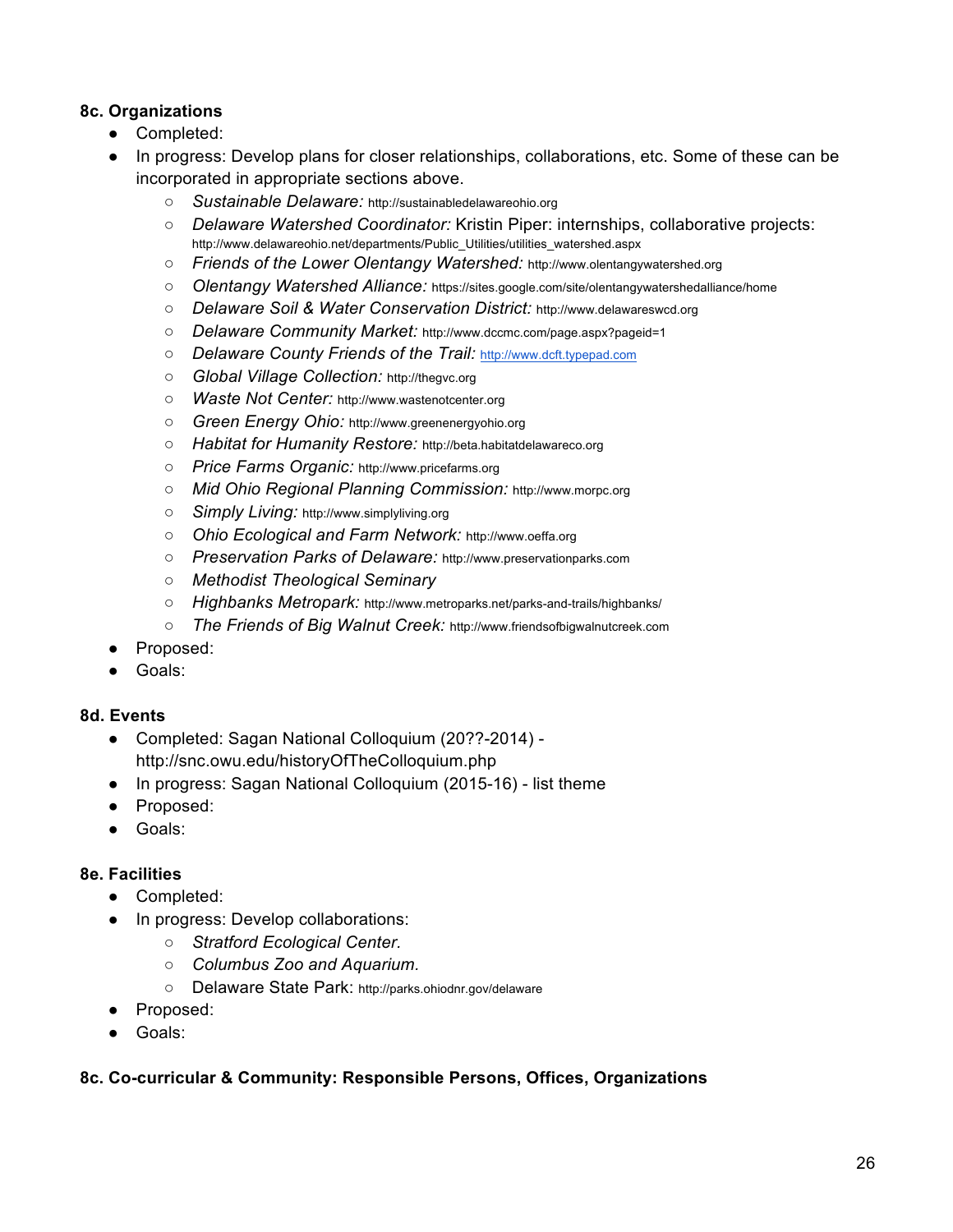# **9. Funding and Financing:**

#### **6a. Funding and Financing: Documentation, Monitoring, Analysis, Communication, Education and Community**

- Completed:
- In progress:
- Proposed:
	- Revolving Green Fund (dig up old proposal)
	- Return on Investment information (dig up old information)
- Goals:

#### **6b. Funding and Financing: Responsible Persons, Offices, Organizations**

● Melanie Kalb: Purchasing

**10. Climate: President's Climate Commitment:** http://blog.owu.edu/sustainability-workblog/99-2/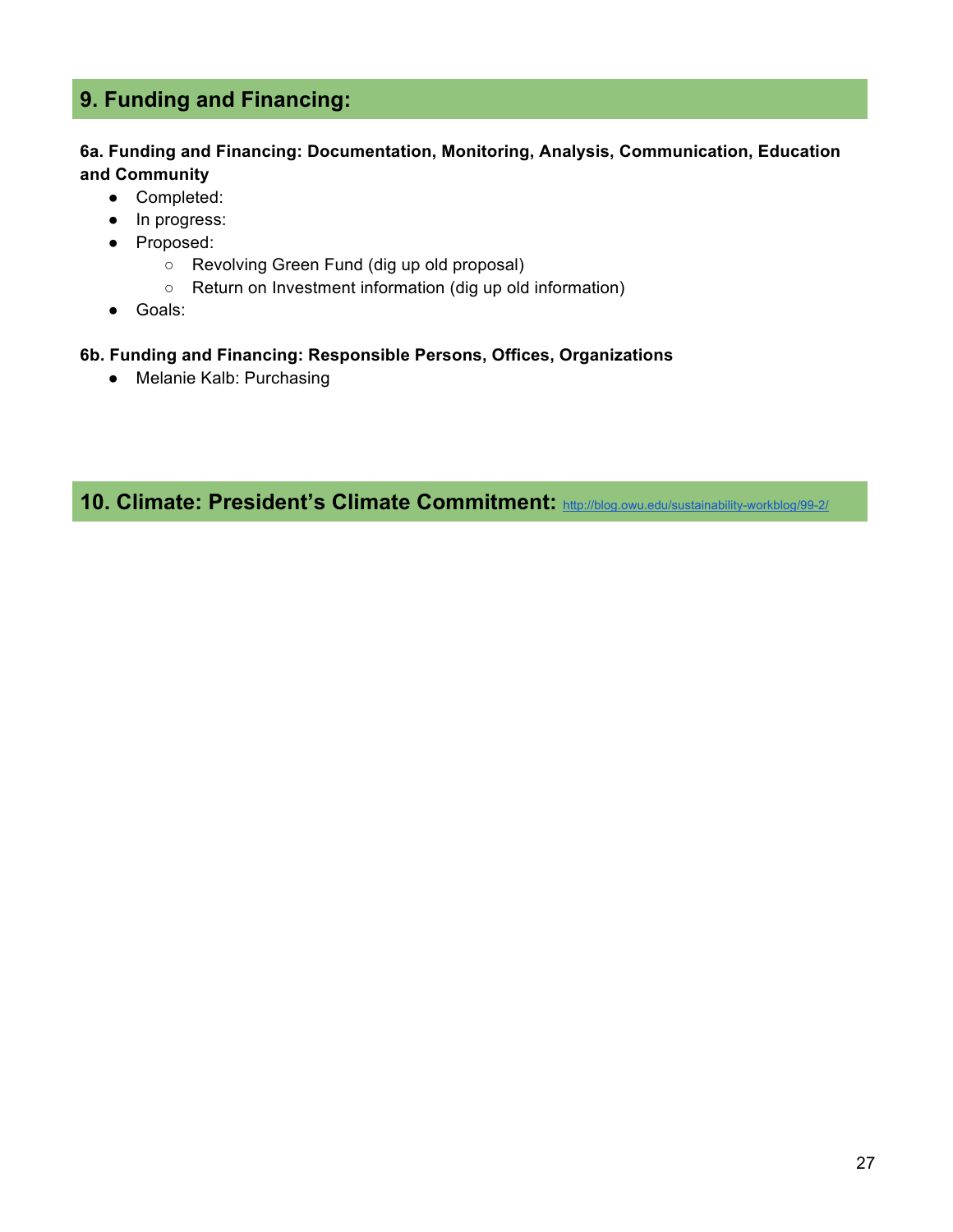## **Suggestions From Emily Hau (Deegan): OWU 2006**

The Sustainability Plan should, in my opinion, be named the Sustainability Strategic Plan, and should have a specific yet limited date range attached (2015-2020, for example). Goals and responsibilities are assigned to various units within OWU, but the Plan also calls for full cooperation from the entire OWU community. All goals should be specific and measurable. The "measurable" piece is what is most lacking.

I think you should group the contents differently:

- 1. Introduction (vision statement, although I hate the words "vision statement" can't you just call it introduction? Maybe say something like: Creating a sustainable campus to educate the leaders of tomorrow requires the flexibility to practice new behaviors, enable innovative strategies, embrace promising new technologies, and continuously seek new solutions over time. Success depends on the active contribution of every member of the OWU community.)
- 2. Campus Systems
	- 1. Campus Planning, Building Design, and Construction (not currently listed) OWU will make a commitment to make sustainability a focus for every new construction and renovation project. To do so will require attention in the design stage to reductions in greenhouse gas emissions, water use and discharge, and construction and demolition debris.
		- 1. Suggested goal: All new building construction will be, and comprehensive renovation projects will generally be, designed to LEED standards of at least Gold rating or above.
	- 2. Waste Management (#2 in current plan)
		- 1. Suggested goal: decrease OWU's solid waste (specific %)
		- 2. Suggested goal: Increase OWU's recycling rate (specific %)
		- 3. Suggested goal: Increase the amount of bulky waste diverted from municipal solid waste street for subsequent "reuse" (specific %)
	- 3. Land Management (#2 in current plan, listed as "grounds") OWU functions within a suburban landscape and in turn shapes the downtown community of the city of Delaware. OWU's land use and management of these areas impact the local ecosystem through its use of water, landscaping applications such as pesticides and fertilizers, campus planning and construction, and stormwater management. OWU recognizes the need to maintain a healthy relationship between its vibrant campus and the natural ecosystem within which it exists—taking into account the wastewater it discharges, the resources it uses, and the species that co-inhabit the land.
	- 4. Transportation (#5 in current plan) I got nothing.
	- 5. Food and Dining (#4 in current plan)
		- 1. Suggested goal: Establish criteria in food sourcing (other universities have done this. Suggest: Local, Eco-sensitive, Humane, Fair).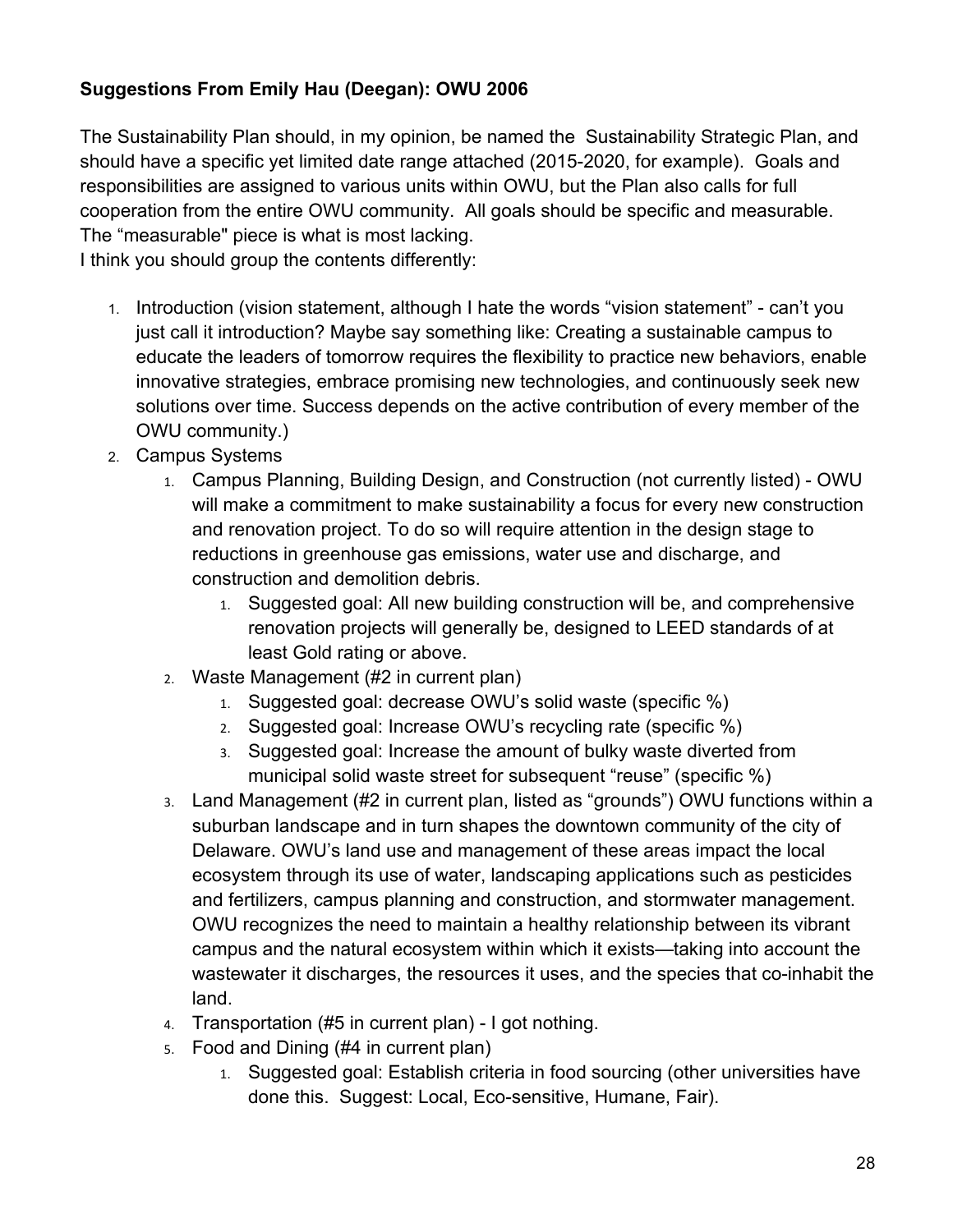- 2. Suggested goal: Ensure that 40% of total food purchases meet at least one of four sustainability criteria.
- 6. Cleaning and Maintenance (not included in current plan) Traditional cleaning processes expose students, faculty, staff, and visitors to chemical pollutants, impact the natural environment through the use of hazardous chemicals, consume energy and water, and contribute to the waste stream.
	- 1. Suggested goal: Establish a green cleaning program which incorporates environmentally benign cleaning products with appropriate equipment, tools, and procedures that limit environmental and human health impacts.
	- 2. Suggested goal: In maintaining OWU's buildings, adhere to the OWU Green Cleaning standards where available so that green cleaning products are used in all OWU-owned and -occupied buildings. Reduce to the extent possible the use of chemicals in the cleaning maintenance process.
- 3. Earth Systems
	- 1. Energy and Greenhouse Gas Emissions (#1 in current plan)
		- 1. Suggested project: Establish an aggressive outreach program to raise awareness and promote energy conservation via educational programming and building specific training programs. Develop access to real-time energy performance data. Explore behavior- change strategies and energy-use feedback systems to enhance energy reduction.
	- 2. Water Use (#3 in current plan) I like the Fix It! system a lot. Don't think an app is necessary, but maybe a basic online form on the OWU website. How many gallons of potable water does OWU consume annually? Perhaps the goal should be to focus on the water inputs and internal uses, a measure by which to reduce the quantity and increase the quality of water output into sewers/groundwater, etc. That will provide OWU with the OPPORTUNITY to be a model for efficient water use by developing a strategy for sustainable water use and planning into all areas of OWU's operations. Also gives you data to make goals specific and measurable.
		- 1. Suggested project: Phase in installation of meters so that by 201?, 100% of OWU's buildings have up-to-date water meters that enable accurate monitoring of building water usage.
		- 2. Suggested project: Expand and further develop water indicators to track and measure data on an annual basis by June 201? (i.e., measuring water use by type, such as landscaping, irrigation, residential use, dining, administrative, etc.).
- 4. Administrative Systems
	- 1. Finance and Business Operations (not listed in current plan)
		- 1. Suggested goal: Ensure that sustainability is a mandatory and measurable element in the planning and execution of Finance and Business Operations by June 30, 20??
		- 2. Suggested goal: Achieve a 25% reduction in the purchase of copy paper for printing and copying by June 201?. (one way to do that is to forbid employees to have office printers in individual offices.